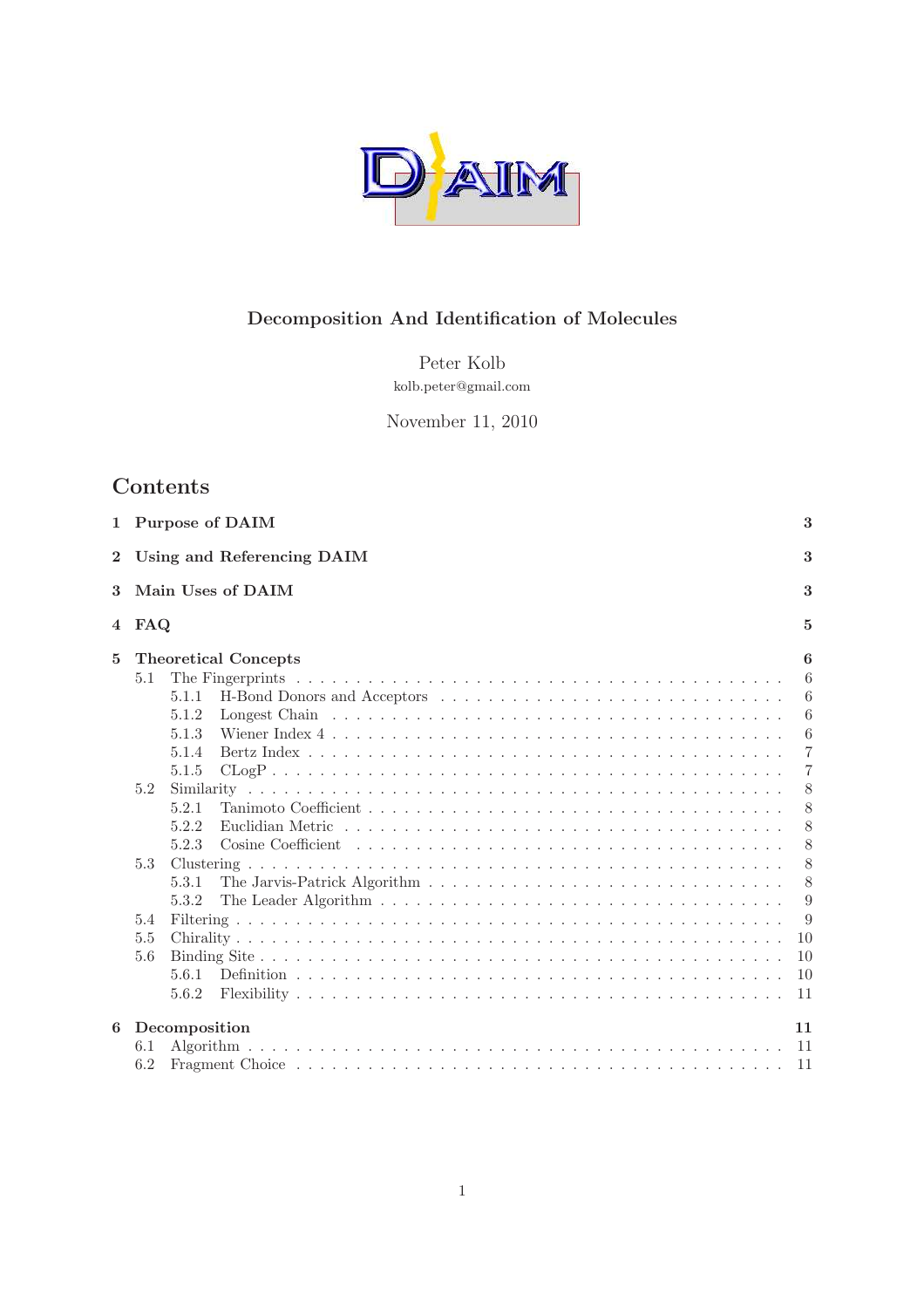| 7 |     | The Input Files                                                                                                               | 12            |
|---|-----|-------------------------------------------------------------------------------------------------------------------------------|---------------|
|   | 7.1 |                                                                                                                               | -13           |
|   | 7.2 |                                                                                                                               | 13            |
|   | 7.3 | The Parameterfile                                                                                                             | 13            |
|   |     | 7.3.1                                                                                                                         | 13            |
|   |     | 7.3.2                                                                                                                         | <sup>16</sup> |
|   |     | 7.3.3                                                                                                                         | 17            |
|   |     | 7.3.4                                                                                                                         | 17            |
|   | 7.4 |                                                                                                                               | 17            |
|   | 7.5 |                                                                                                                               | 18            |
|   | 7.6 |                                                                                                                               | <sup>18</sup> |
| 8 |     | How to Run DAIM                                                                                                               | 18            |
|   | 8.1 |                                                                                                                               | - 18          |
|   | 8.2 |                                                                                                                               |               |
|   |     |                                                                                                                               |               |
| 9 |     | The Output Files                                                                                                              | 22            |
|   | 9.1 |                                                                                                                               | 22            |
|   | 9.2 |                                                                                                                               | 22            |
|   |     | Information from $-\text{check} \dots \dots \dots \dots \dots \dots \dots \dots \dots \dots \dots \dots \dots \dots$<br>9.2.1 | 22            |
|   | 9.3 |                                                                                                                               | 23            |
|   | 9.4 |                                                                                                                               | 23            |
|   | 9.5 |                                                                                                                               | 23            |
|   | 9.6 |                                                                                                                               | 23            |
|   | 9.7 |                                                                                                                               | 24            |
|   | 9.8 | <b>Statistics</b>                                                                                                             | 24            |
|   |     | 9.8.1                                                                                                                         | 24            |
|   |     | 9.8.2                                                                                                                         | 24            |
|   |     | 9.8.3                                                                                                                         | 24            |
|   |     | <b>10 Hardcoded Parameters</b>                                                                                                | 24            |
|   |     |                                                                                                                               |               |
|   |     | 11 Limitations                                                                                                                | 25            |
|   |     | A Changelog                                                                                                                   | 28            |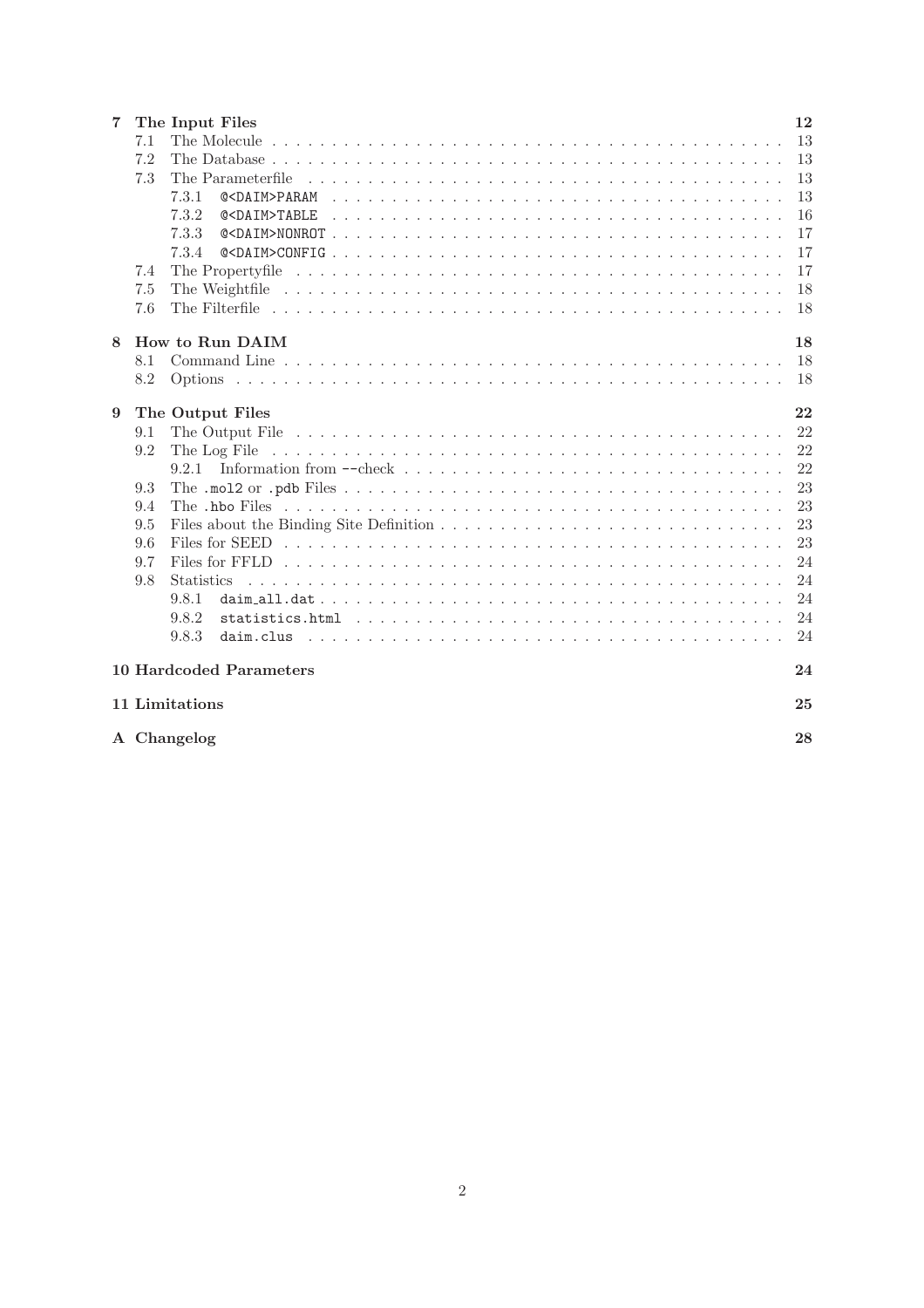### 1 Purpose of DAIM

Our approach to docking is to cut ligands into pieces, dock these independently of each other with the program SEED [1,2] and then use this information to place the entire ligand correctly with FFLD [3]. To make the docking (and the decomposition) of large libraries feasible, DAIM was developed.

Shortly said, the tedious work of looking at the screen, counting atoms and typing the obtained information in an input file is now replaced by a couple of command lines. DAIM is capable of identifying the most promising fragments in a molecule and computing their properties. As the fragments docked by SEED should be minimised, Daim can also compare the found fragments to already existing and fully prepared molecules. One additional feature is the possibility to filter databases for the occurrence of certain fragments in the molecules. Furthermore, whole databases can be analysed to obtain data on rotatable bond counts, donors/acceptors a.s.o.

This manual is split into two main parts:

- one that lists the most common problems you will meet in the docking business and provides step-by-step instructions on how to run DAIM in those cases (chapters  $3 \& 4$ ). This is where you should start reading. However, already there you will find references to the second part to omit redundancies.
- a second part that provides a complete manual of all commands and possibilities, as well as descriptions of the underlying concepts which would in principle allow you to develop this program further (chapters 5–11).

### 2 Using and Referencing DAIM

Before running DAIM, you should obtain a license. This license can be requested online at http://www.biochem-caflisch.uzh.ch/download/. When citing Daim, please refer to:

P. KOLB AND A. CAFLISCH

Automatic and efficient decomposition of two-dimensional structures of small molecules for fragmentbased high-throughput docking.

*J. Med. Chem.*, 2006, *49*, 7384-7392.

### 3 Main Uses of DAIM

Before you begin, you are strongly encouraged to (1) take a look at daim.param (in cwd [current] or ∼/.daim [default]) and see if all the settings make sense for your project and (2) run Daim with the --check option on all the molecules to spot potential problems.

- A Preparing 10,000 (or any other number ... ) molecules for a SEED/FFLD run but no minimised library available from previous runs.
	- 1. First you have to make a choice: for SEED you need a definition of the binding site.

(A) If you have the structure of a cocrystallisation available, you can pass both the receptor and the ligand to Daim, which will compute the necessary information

 $\hookrightarrow$  use options  $-r$  *and*  $--$ native.

(B) If you can't – or don't want to – do that, you have to give a list of the numbers of the residues forming the binding site to the program

 $\hookrightarrow$  use options -r *and* --bsfile.

For information on both options please refer to chapter 8.2.

2. In the directory that contains the library of molecules type

 $ls -1$  \*.mol2 > foo

foo should have 10,000 lines.

3. In case (B), create a file that contains a list of the sequence numbers of the residues in the binding site, each number on a new line.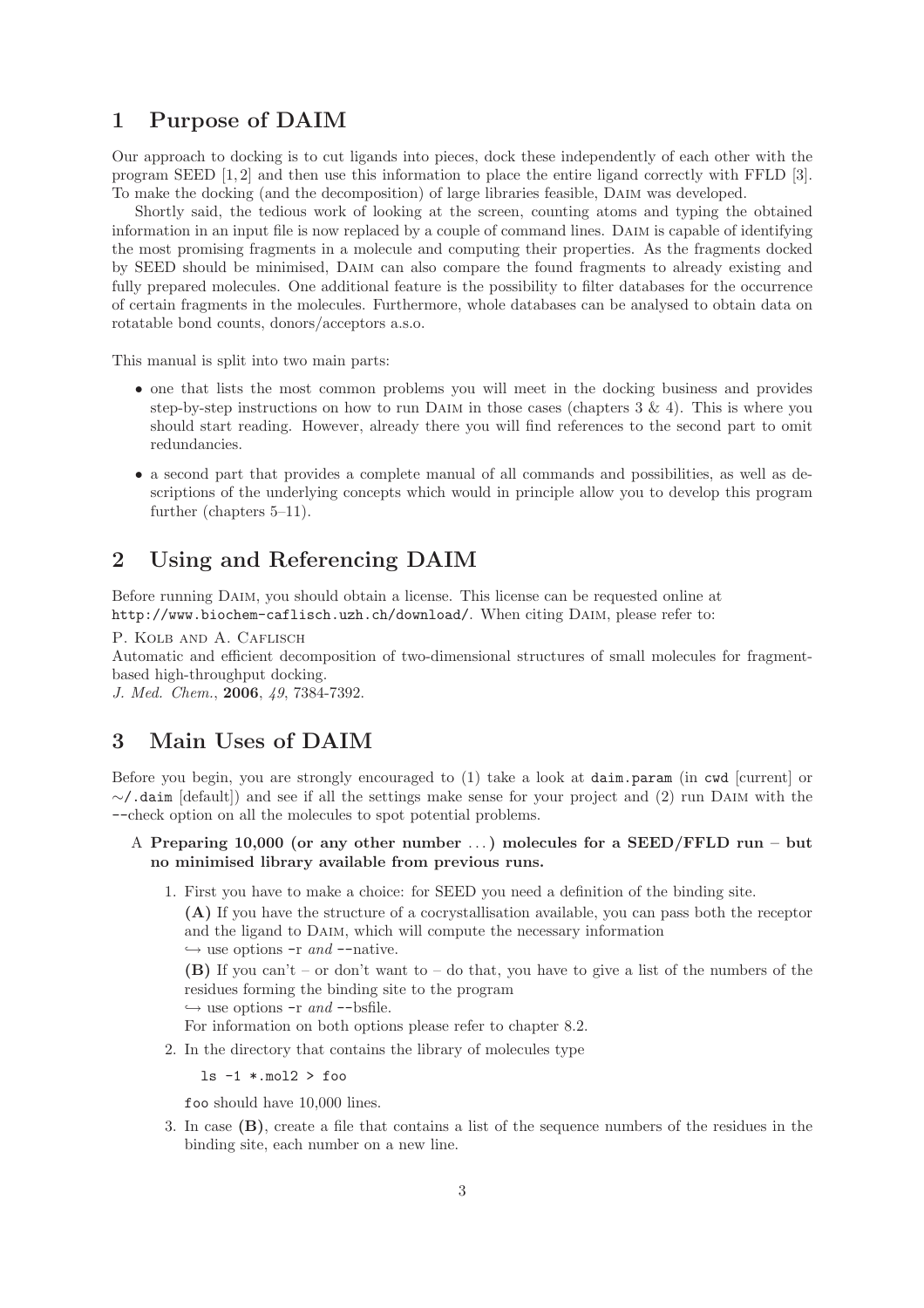4. Case  $(A)$ : run DAIM with

```
daim_x -s -r receptor.mol2 --native native_ligand.mol2 -c 10000 < foo
```
 $Case$  (B): run DAIM with

daim\_x -s --bsfile bind.site -r receptor.mol2 -c 10000 < foo

In daim.log you'll find progress information, you can check this file during and after the run.

5. After the run: In case  $(A)$ , the input file for SEED will be complete. For case  $(B)$  (i. e. if you used the --bsfile option), it will not contain points in the binding site (used for the angle cutoff) and also no cutoff sphere. This information would have to be added by hand (for more information on the SEED input-file cf. 9.6 and [1]).

In the directory specified by the parameter SEED MOL2 DIR (default ./Inputs/, cf. 7.3.4) you'll find the fragments DAIM identified. Each fragment is unique within the limitations of the fingerprints (cf. 11). These you have to minimise and assign partial charges to and then you can start your SEED calculation.

#### B Filtering the library of 10000 for molecules containing certain fragments and/or those that are similar to known ligands.

1. Obtain the fingerprint(s) (cf. 5.1) of the fragment(s) and/or the molecule you want to filter for: run Daim on a molecule that contains this fragment (using an empty database). You might want to set *Frag.Threshold* in daim.param to 0 or use '-w all' to ensure that all fragments are listed.

```
daim_x --html molecule.mol2 > out.html
```
Load all the fragments in ./Inputs/ into a molecule viewer and identify your fragment. Note the number and look for the fingerprint in the output file. The fingerprint of the whole ligand is printed close to the top of the file.

- 2. Additionally (or alternatively) you can use the Lipinski [4] or Veber [5] rules or the .mol2 file of a substructure as criterion.
- 3. Set up the filter file. Please read chapters 7.6 and 5.4 on how to do that.
- 4. Run Daim (if you want a SEED input file, include the -s, -r and maybe also the --bsfile options)

daim\_x -f filter.file -c 10000 < foo

5. Check the result. Daim will tell you which of the molecules were skipped because of the filter in daim.log (you can grep for 'filter' there). daim all.dat (cf. 9.8.1) will contain only the molecules that passed the filter.

#### C Obtain information on the structural diversity of the library.

- 1. There are two ways in Daim with which you can gather information: --qsar, which provides an overview of the occurring fragments and --cluster, which groups the molecules according to their fingerprints.
- 2. Execute step 2 of problem A.
- 3. Run DAIM on this library, this time giving the  $-\text{-qsar}$  and/or the  $-\text{-cluster}$  option

daim  $x$  --html --qsar  $[-\text{cluster}]$  -c 10000 < foo > out.html

4. In the outfile there will be links to two output files. statistics.html contains a list of the fragments and how often each of these appeared in the molecules of the database. daim.clus features the data on the clusters and which molecule can be considered as "cluster representative", i.e., the molecule lying closest to the cluster center.

#### D Generate a database of fingerprints from 300 minimised fragments.

1. In the directory containing the minimised fragments type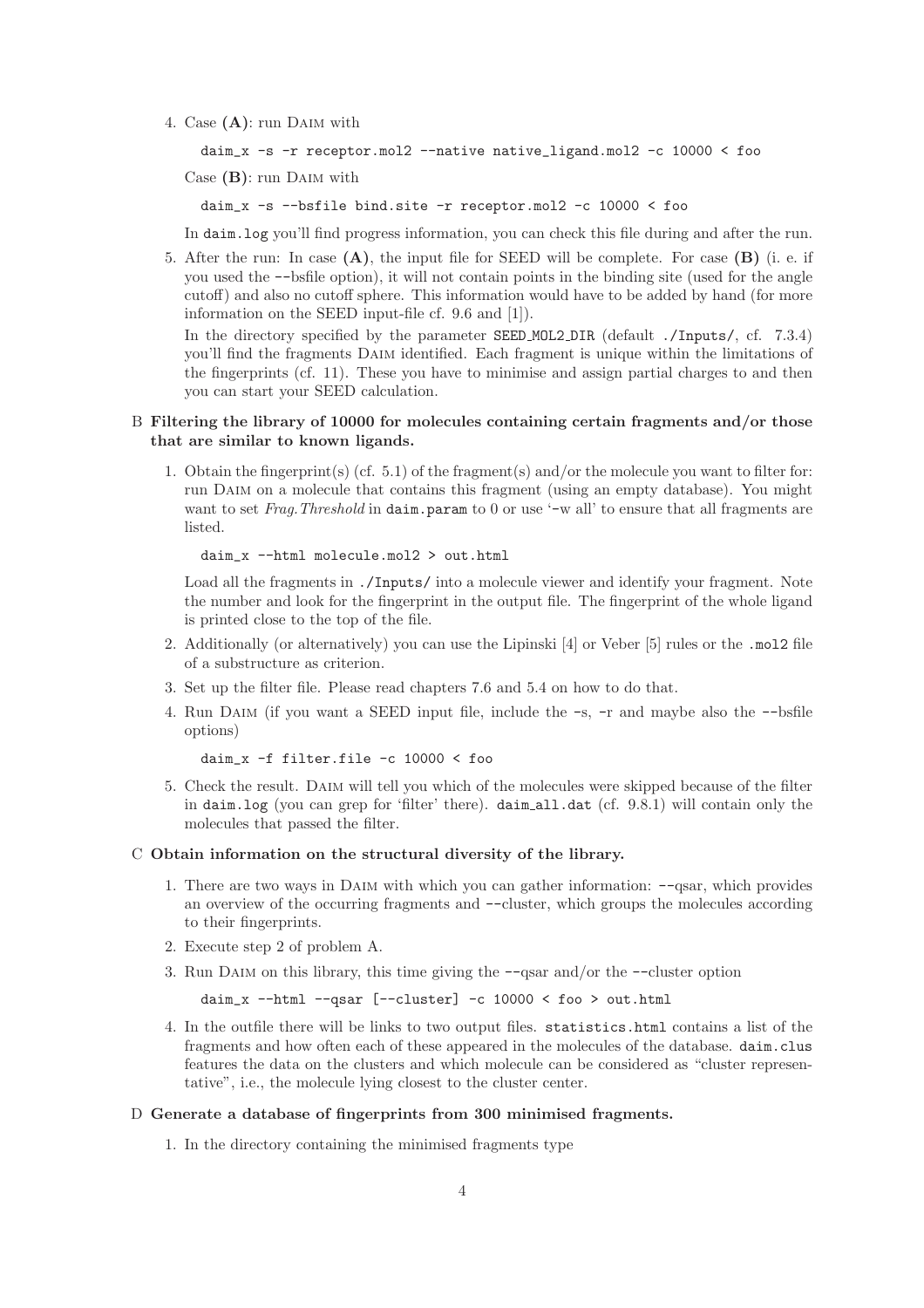$ls -1$  \*.mol2 > foo

2. Run Daim

daim\_x -d 300 < foo

The only output will be a file called db.fp containing the fingerprints. Be careful not to overwrite existing databases! If you want to call this library in a different way, use --dbfile [filename].

### 4 FAQ

• *I wanted to recompile* Daim*, but it doesn't work. When I run* DAIM *it can't find the libcgicc.so.5.0.1 file.* 

DAIM uses the cgicc-classes, which are linked dynamically to the executable. When you want to recompile or Daim complains, you have to install these files on your computer. You can find them on the web at http://www.gnu.org/software/cgicc/cgicc.html. Daim was built using version 3.2.3 of this library.

• *I've installed the cgicc-class, but it still doesn't work!*

Make sure that you have installed the cgicc-class as su. Verify furthermore that /usr/local/lib (the default installation pathway) is in /etc/ld.so.conf . Add it if necessary and, in any case, run ldconfig (maybe twice).

• *There is no input file for SEED or it is not complete.*

Did you set the -s option? Did you then also specify a filename for the receptor (-r option)? Is this name of the receptor a single filename (good) or does it contain a full path (can lead to mistakes)?

• *I'm not satisfied with the way* Daim *decomposes a molecule. I would like it to consider fragment* F *in molecule* X*. Can I set somewhere that* Daim *cuts at a specific bond?*

You can set new or erase existing additional non-rotatable or unbreakable bonds in daim.param and also modify their characteristics and definitions (cf. 7.3.3). Furthermore, you can hinder the choice of fragments by passing their fingerprints to Daim with --exclude (8.2). However, you *cannot* force Daim to *cut* a certain bond *B*. If you really want to decompose a single molecule in a specific way, you probably have to do it by hand.

• *Can I directly use the fragments* Daim *writes out for a SEED-run?*

In principle yes. They fulfil all the requirements to a .mol2-file. However, these fragments will clearly *not* be minimised and they will also *not* have the correct partial charges assigned (cf. 11). This means that SEED will complete the run, but that you should carefully check the results.

• *Where can I obtain the fingerprints for the fragments I want to screen for?*

There are two ways: either you take a molecule that contains this fragment and run Daim on it. Then you might have to use the -w option to find out which one the desired fragment is. Alternatively, you can create the fragment with a drawing program and let Daim find the fingerprint for you. The fingerprint can be found in the similarity analysis section of the output HTML file.

In any case it is *not* a good idea to use the -a or -d options, since the molecules will not be decomposed that way and you can't be sure that DAIM would not cut any bonds...

• *I added a number of non-rotatable bonds in the parameterfile, but* Daim *still treats some of them as rotatable. Why?*

Make sure that all the atom types in the .mol<sub>2</sub>-file are correct, and that they really are CHARMM atom types !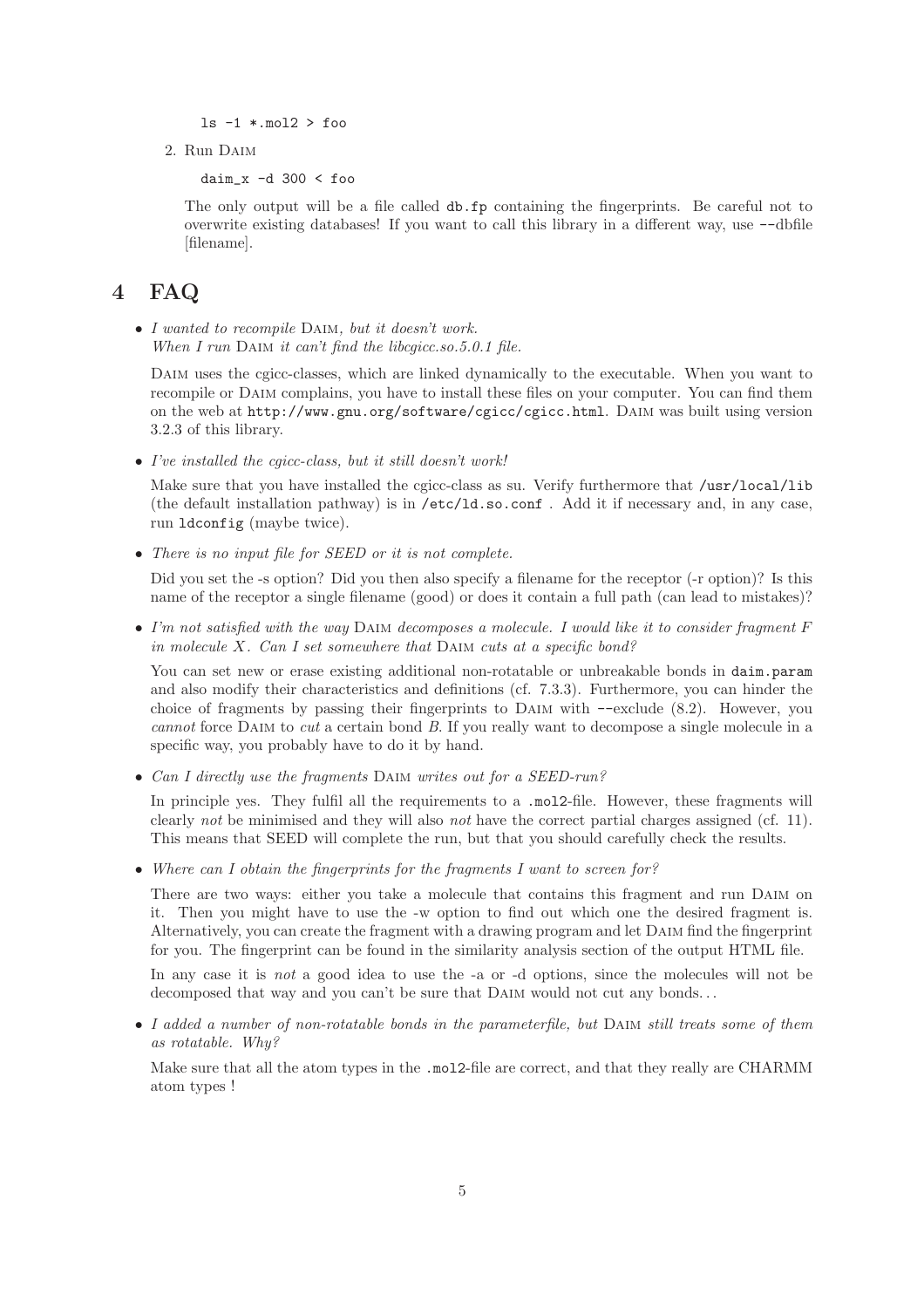### 5 Theoretical Concepts

#### 5.1 The Fingerprints

To characterise the fragments and molecules, *fingerprints* are used. These contain information about several chemical features (Table 1).

| field no. |          |                  |              |              |                     |         |
|-----------|----------|------------------|--------------|--------------|---------------------|---------|
| meaning   | NumAtoms | $_{\text{NumC}}$ | NumN         | NumO         | NumHal              | NumS    |
|           |          |                  |              |              |                     |         |
|           | NumP     | NumAromaticBnd   | NumDoubleBnd | NumTripleBnd | Num AmideBnd        | NumAcce |
|           | 12       |                  |              |              |                     |         |
|           | NumDonor | NumRings         | totRingSize  | longestChain | Wiener Index 4/1000 |         |

Table 1: Entries into Fingerprints

As a sample, the fingerprint for aniline (Fig. 1) is shown.

aniline 14 6 1 0 0 0 0 6 0 0 0 0 2 1 6 7 0.545298

The first number (field  $0^1$ ) states that in total there are 14 atoms in this molecule, 6 of which are carbons and 1 is a nitrogen (fields 1 and 2, respectively). Looking at fields 3 to 6 we know that there are no other atoms – except hydrogens – present. Field 7 tells us that there are 6 aromatic bonds, the following 0 discloses the absence of any double bond. In field 11 the number of H-bond acceptors is given whereas the next field contains the number of H-bond donor directions. The  $14^{th}$  field states the number of rings (given by the cyclomatic number [6]:  $n_{bonds} - n_{atoms} + 1$ , the following number is the total number of heavy atoms in rings and the next one denotes





the longest chain of atoms in the molecule. Field 16 contains the Wiener Index 4, scaled by a factor of 1000 (cf. 5.1.3 and [7]).

For a review on similarity matching and fingerprint types see [8].

#### 5.1.1 H-Bond Donors and Acceptors

An H-atom is treated as a possible H-bond direction if it is connected to either O, N or S. Oxygen is considered to be an acceptor by default. For a nitrogen, the number of neighbours is considered: if it has one or two neighbours, it is an acceptor. In case it has three neighbours and at least one of that neighbours is  $sp^2$ -hybridised, it is not considered as an acceptor, otherwise it is. And should it have four neighbours, it is also not considered as H-bond acceptor. For sulfur, only thioketones are considered to be acceptors.

A list of the atoms that are donors or acceptors can be obtained by passing the option --hbo (cf. 8.2 and 9.4).

#### 5.1.2 Longest Chain

This property is defined as the length of the longest sequence of atoms, including atoms in rings and hydrogens. It is determined by carrying out a "breadth first" search. Please bear in mind that the algorithm will always take the shortest path through a ring.

#### 5.1.3 Wiener Index 4

The Wiener Index can be regarded as a descriptor of the topology of molecules. Originally, it was defined as [9]

$$
W = \frac{1}{2} \sum_{i,j=1}^{n} s_{ij}
$$
 (1)

where  $s_{ij}$  is the ij-entry in the distance matrix of the molecular graph. Clearly, this does not take into account the properties of the atoms connected by the bonds.

<sup>&</sup>lt;sup>1</sup>This part of the manual is also for developers. Since counting in  $C++$  always starts at 0, I have kept this numeration.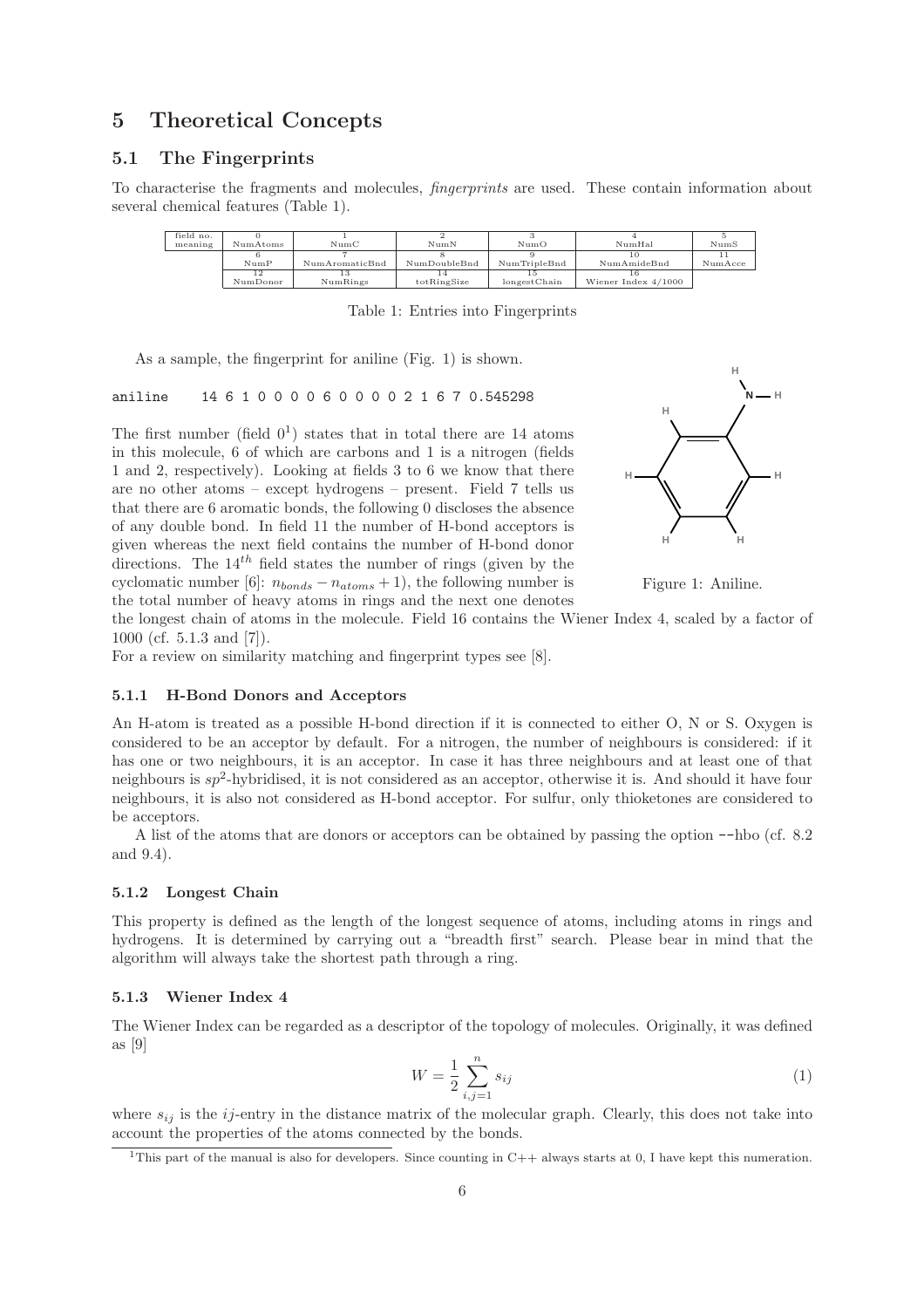Yang *et al.* developed a new definition for the index, which makes use of both the distance matrix and two vectors representing atom properties [7]. It can be written as

$$
W_F = \mathbf{XWL} = (x_1, x_2, \dots, x_n) \begin{pmatrix} a_{11} & a_{12} & \dots & a_{1n} \\ a_{21} & a_{22} & \dots & a_{2n} \\ \vdots & & \ddots & \vdots \\ a_{n1} & a_{n2} & \dots & a_{nn} \end{pmatrix} \begin{pmatrix} \beta_1 \\ \beta_2 \\ \vdots \\ \beta_n \end{pmatrix}
$$
 (2)

In the DAIM implementation, the  $\beta_i$  and  $x_i$  are defined as in equations (3) and (4), respectively.

$$
\beta_i = (I_i)^2 \tag{3}
$$

$$
x_i = \frac{1}{p_i} \sum_{j=1}^{p_i} X_{ij}, \text{ where } X_{ij} = \frac{1 + \Delta I_{ij}}{R_{ij}}
$$
 (4)

 $I_i$  is Pauling's electronegativity,  $p_i$  the number of neighbours of atom  $i$ ,  $\Delta I_{ij} = |I_i - I_j|$ , the absolute value of the difference in electronegativity between atoms  $i$  and  $j$  and  $R_{ij}$  the sum of the covalent radii of atoms  $i$  and  $j$ , respectively.

#### 5.1.4 Bertz Index

The Bertz Index is a measure of the complexity  $C$  of a molecule and was suggested by Bertz in the early 1980's [10]. Later on, Hendrickson *et al.* simplified the formula and adapted it to individual atoms [11]. It consists of two main parts:

$$
C = C_{\eta} + C_{E} \tag{5}
$$

 $C_{\eta}$  is the major term and measures the skeletal complexity, as defined in eq. (6).

$$
C_{\eta} = 2\eta \log_2 \eta - \sum_{i} \eta_i \log_2 \eta_i \tag{6}
$$

The individual  $\eta_i$  are calculated as

$$
\eta_i = 1/2(4-h)(3-h) \tag{7}
$$

where h is the number of hydrogens on atom i.  $\eta$  for the whole molecule can be computed with equation  $(8)$ , where  $h_i$  is the number of hydrogens on atom i, D the number of double bonds and T the number of triple bonds in the molecule.

$$
\eta = \frac{1}{2} \sum_{i} (4 - h_i)(3 - h_i) - D - 3T \tag{8}
$$

 $C_E$  (equation (9)) is called the symmetry term and is a function of the diversity of the elements, E being the total number of non-hydrogen atoms and  $E_i$  the number of atoms of element j.

$$
C_E = E \log_2 E - \sum_j E_j \log_2 E_j \tag{9}
$$

DAIM will compute the Bertz Index when the option  $-\text{bertz}$  is set (cf. 8.2).

#### 5.1.5 CLogP

Since the fingerprints are a record of chemical and structural features, they can be combined to estimate molecular descriptors, such as the logP (octanol/water partition coefficient), which can be calculated by atom-additive methods [12,13]. DAIM uses the – rather simple – formula  $CLogP = a_1 \cdot fp_1 + a_2 \cdot$  $fp_2 + \cdots + a_n \cdot fp_n$ . The coefficients  $\{a_1, a_2, \ldots, a_n\}$  have been derived by a fit of the fingerprints of the 1863 molecules from the library provided by Wang *et al.* together with the program XLOGP v2.0 [14] to their *measured* LogP values using the adaptive Particle Swarm Optimiser (cf. 11). Since they do not significantly contribute to the LogP of the training set molecules, fields 5, 6 and 17 (NumS, NumP and Wiener 4 Index) are included neither in the fit nor in the actual computation.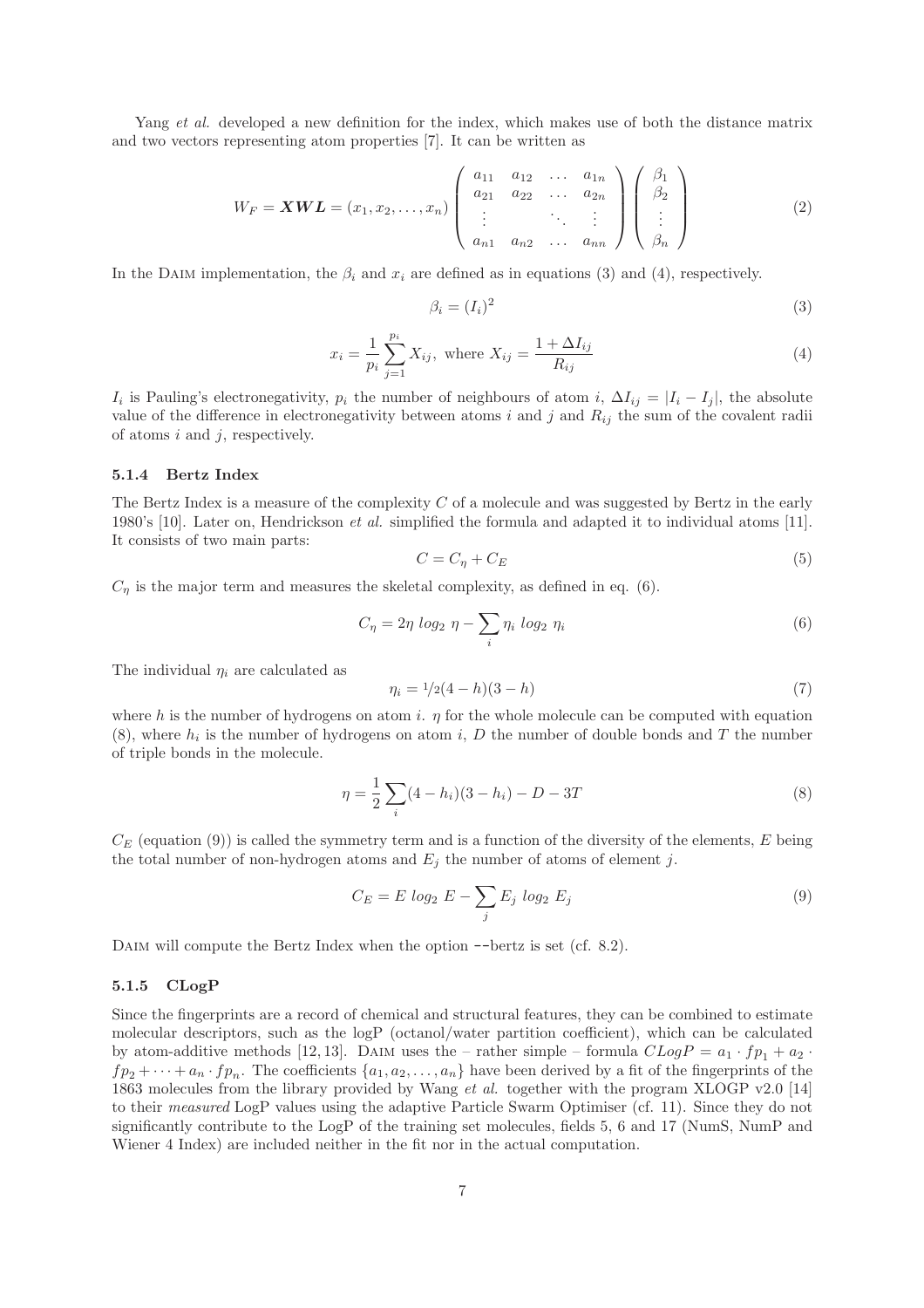#### 5.2 Similarity

Fingerprints can be compared with several measures. Daim supports three: the Tanimoto coefficient (a similarity coefficient), the Euclidian metric (a distance metric) and the cosine coefficient (again a similarity coefficient). All measures will be able to find the (same) perfect match. If such a match does not exist, the suggested best match can differ. The list of the 10 best matches will mostly be the same, differing only in the ranking of some matches.

The criterion for a "good match" is the parameter *Cutoff for Similarity* (cf. 7.3.1). If the best value of sim is smaller (using the Tanimoto or cosine coefficient) or larger (using Euclidian metric) than this value, the fragment is written to a file for further processing.

#### 5.2.1 Tanimoto Coefficient

The similarity coefficient is given by

$$
sim = \frac{\sum_{i=0}^{n} x_{iA} x_{iB}}{\sum_{i=0}^{n} x_{iA}^2 + \sum_{i=0}^{n} x_{iB}^2 - \sum_{i=0}^{n} x_{iA} x_{iB}}
$$
(10)

with  $x_{iA}$  and  $x_{iB}$  being the values at a certain position in fingerprint A and fingerprint B, respectively. This way, sim is between 0 and 1 (identity).

#### 5.2.2 Euclidian Metric

Here, the distance value can be calculated with

$$
sim = \sqrt{\sum_{i=0}^{n} (x_{iA} - x_{iB})^2}
$$
 (11)

 $x_{iA}$  and  $x_{iB}$  being again the values at a certain position in fingerprint A and fingerprint B, respectively. sim thus is between  $\infty$  and 0 (identity).

#### 5.2.3 Cosine Coefficient

The similarity value is determined with

$$
sim = \frac{\sum_{i=0}^{n} x_{iA} x_{iB}}{\sqrt{\sum_{i=0}^{n} x_{iA}^{2} \sum_{i=0}^{n} x_{iB}^{2}}}
$$
(12)

with  $x_{iA}$  and  $x_{iB}$  being the values at a certain position in fingerprint A and fingerprint B, respectively. For continuous variables, sim is between 0 and 1 (identity; theoretically also -1 would be possible).

#### 5.3 Clustering

Daim offers two possibilities to cluster molecules: Jarvis-Patrick clustering, which is appropriate for smaller sets and can be tuned quite effectively, and leader clustering, which is suitable for larger sets, but is not invariant to the sequence of the molecules. The result of the procedure is written to the file daim.clus (cf. 9.8.3). Please note that you have two options with which you can call the clustering procedures: --cluster and --cluster-from-file (cf. 8.2).

#### 5.3.1 The Jarvis-Patrick Algorithm

The *Jarvis-Patrick* algorithm [15], is a one-pass, nonhierarchical method yielding non-overlapping clusters. It has reportedly shown good results when clustering molecules [16]. For Daim, the modifications suggested in [17] were implemented.

Jarvis-Patrick clustering functions in two stages. In the first stage, the similarity of every molecule (i.e. its fingerprint) to every other molecule is calculated. This results in a  $N \times N$  matrix, which contains the values of the Tanimoto coefficient (cf. 5.2.1). In parallel, the *nearest-neighbour list* for every molecule is filled: if the mutual similarity of two molecules is higher than a threshold (which can be set with the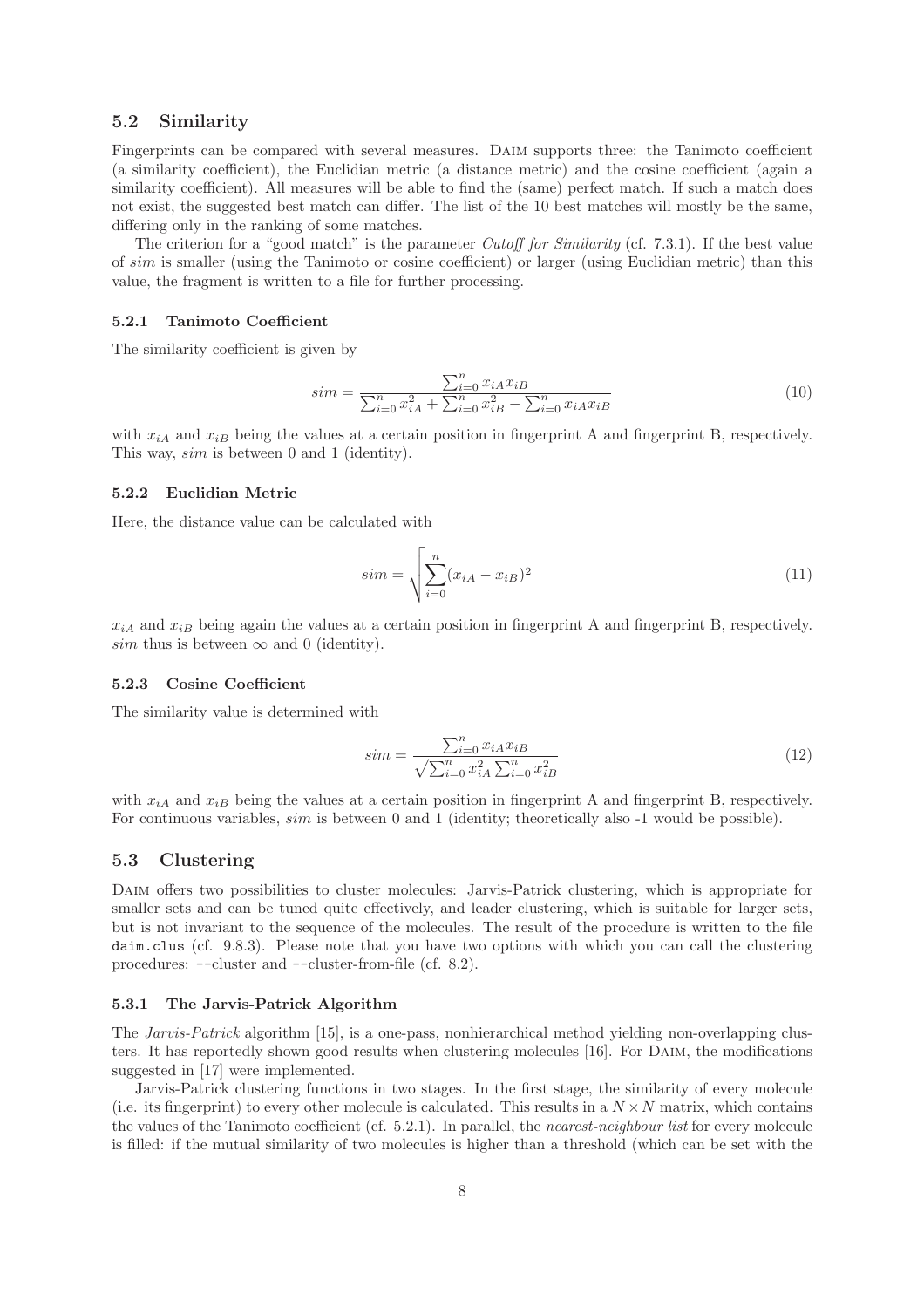parameter *Jarp.Threshold*, cf. 7.3.1), they are inserted into each others nearest-neighbour list. This yields a list of different length for every molecule.

The second stage of clustering uses these nearest-neighbour lists to assign molecules to clusters. At first, every compound forms an individual cluster. Then, two molecules A and B cluster together if they have at least  $K_{min}$  of their nearest neighbours in common. In that case, B, and all members of the cluster B is currently in, are assigned to the cluster of A. In the DAIM implementation,  $K_{min}$ is calculated individually for every pair of molecules as a percentage of the length of the smaller list (parameter *Jarp.Percentage*, cf. 7.3.1).

#### 5.3.2 The Leader Algorithm

A very reduced and memory-efficient version of lead clustering has been implemented in Daim in order to be able to cluster huge databases of several million molecules. The first molecule in the list of molecules to be clustered is assigned to the first cluster and treated as its cluster center. The next molecule is compared to the first one and, if more similar to the first one than *Lead.Threshold*, inserted into the first cluster. Otherwise, it opens a new cluster and becomes its cluster center. This continues for all other molecules, each molecule being compared to the cluster centres of already known clusters and either being added to a cluster (if similar enough) or opening up a new one. In that way, non-overlapping clusters with a maximal radius of *Lead.Threshold* are generated. The disadvantage is that for very homogenous distributions of molecules (in fingerprint space), the clustering depends on the order in which the molecules are tested.

#### 5.4 Filtering

The filter was implemented as described in [18], with minor modifications for the '!' cases and the additional condition that looks for multiple instances of one fragment. There are four different filter modes that can be applied to each molecule (each with its own characteristic) which can be combined to form a powerful search tool.

- *Filtering for a fragment:* Ligands will be selected according to whether or not they contain a certain fragment. The fingerprint given as argument has to have a match among the fragments of the ligand with a similarity value greater than or equal to the respective cutoff. This comparison always uses the Tanimoto coefficient (5.2.1). It will work even if a fragment you are filtering for will be deselected during decomposition for other reasons (cf. 6.2).
- *Filtering for an arbitrary substructure:* This mode was implemented according to [19], adapting the VFLib Graph Matching Library, version 2.0 [20]. The algorithm identifies a graph-subgraph isomorphism, if existing. The input is a .mol2 file of the desired substructure. A match is always exact, i.e., every atom and bond of the query (CHARMm atom types and bond types + ring status) must have a corresponding atom or bond in the ligand. There's only one exception: if the query substructure is linear, the ring status doesn't have to match. Hence, Daim will also accept molecules in which the (linear) query is part of a ring.

To give additional flexibility, certain wildcards are allowed as atom types in the query (case sensitive): 'Y' will match any heavy atom, 'A' will match an acceptor and 'D' will match a donor.

- *Similarity to a known ligand:* Although this mode also works by specifying a fingerprint, it is used in a slightly different manner by Daim. It is invoked if the identifier preceding a fingerprint is enclosed in square brackets. The fingerprint of the entire current ligand is then compared to the fingerprint in the filterfile using the measure chosen by the user, applying the corresponding similarity cutoff  $(7.3.1)$  to judge the quality of the match.
- *Selection based on "cutoff rules":* Daim can apply cutoffs to various molecular descriptors. At present, 2 rule sets are implemented: the "Lipinski rules" and the cutoffs described by Veber *et al.* [5].

The "Rules of 5" were found by Lipinski and coworkers [4] and give an estimation of the oral bioavailability of a molecule. This rule set is activated by the keyword 'lipinski' and uses the values from the article as default. These are: number of H-bond acceptors ≤ 10, number of H-bond donors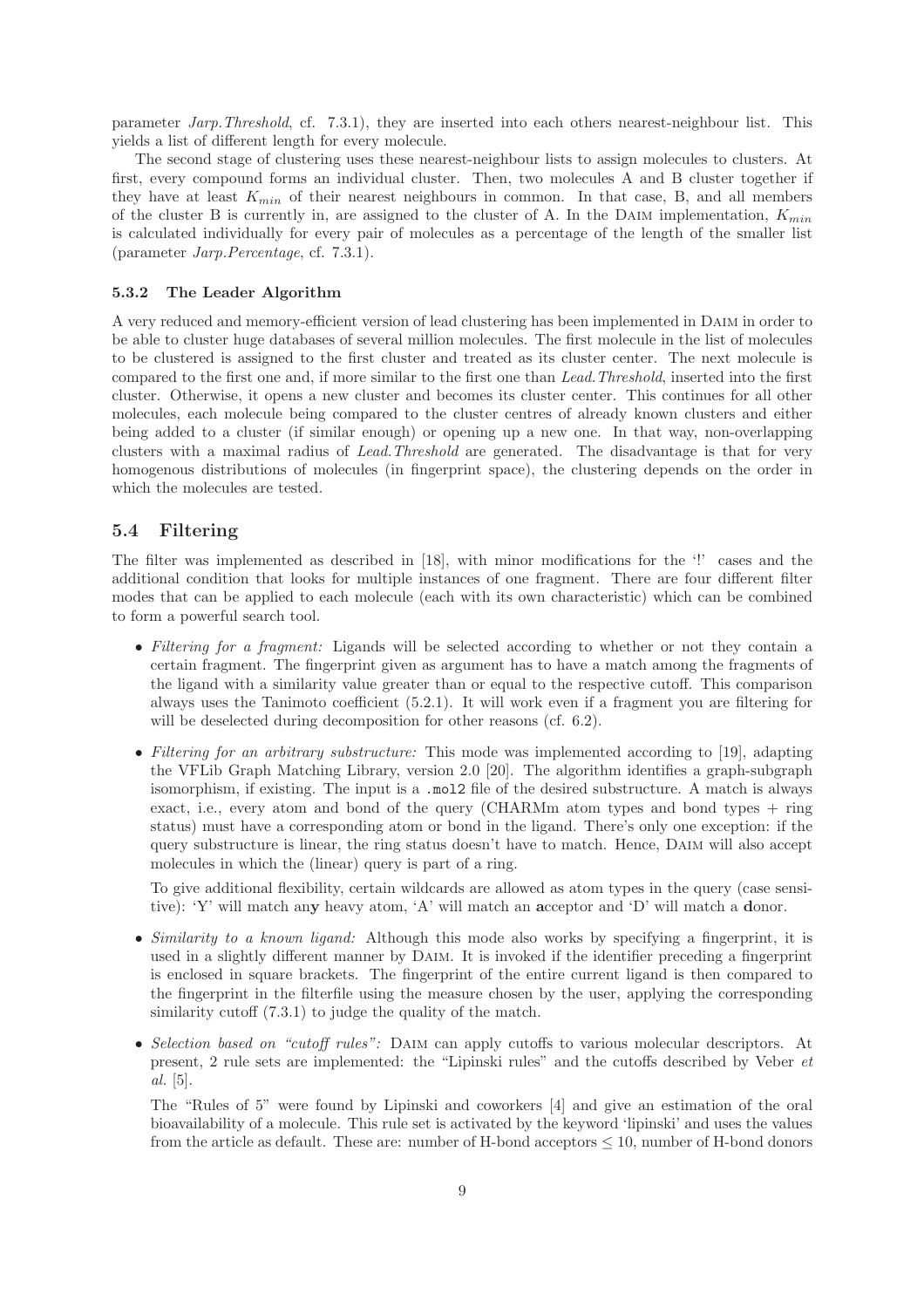$\leq$  5, molecular mass  $\leq$  500 and CLogP  $\leq$  5. The second rule set – keyword 'veber' – was obtained from the publication by Veber *et al.* [5], in which they showed that other molecular properties that have a high correlation with the oral bioavailability of a drug molecule are the number of rotatable bonds  $(< 10$ ) and the total number of H-bond acceptors and donors  $(< 11)$ . Additionally, DAIM lets you apply a filter to the number of rings, for which the default value is (in analogy)  $\leq 5$ . There is also the keyword 'cutoff' available which has no default values and therefore lets you select all thresholds yourself.

All three setups can be modified in the definition section of the filterfile (cf. 7.6). You can set new thresholds or modify existing ones by specifying the new value with certain key letters. To further increase flexibility, you can use both  $a \leq$  and  $a \geq$  relation at the same time: if the key letter for a cutoff is lower case, Daim will assign this value to the lower threshold, if it is uppercase, the upper limit is set. Available keys are 'A/a' for the number of acceptors, 'D/d' for the number of donors, 'W/w' for the weight, 'P/p' for the CLogP, 'R/r' for the number of rings, 'B/b' for the rotatable bonds and  $H/h'$  for the total number of  $H$ -bond acceptors and donors. Default for the lower bounds is always 0. As an example, if you want molecules with at least 2 rings, you have to say 'r 2', and if you want the mass to be smaller than 450, the key is 'W 450'.

As logic operators, && ('and'),  $\parallel$  ('or'), ! ('not') and ( ) (parentheses) can be used. As mentioned in 7.6, every operator has to be separated with a blank from the next one. In front of every argument a number  $n$  can be given, DAIM will then filter for molecules that contain at least  $n$  instances of this fragment. If you give a number in front of an identifier for a whole molecule or a substructure, it will be ignored, however.

It is in principle possible to use any combination of the operators and you do not have to use every argument that you listed in the definition section. The !-operator and a number, however, cannot be used in front of parentheses. Thus, instead of

A || 2 ( D & E ) you have to write A || (  $2$  D &  $2$  E ).

#### 5.5 Chirality

The R/S label of a chiral atom is determined employing the algorithms of Labute [21] and Cieplak and Wisniewski [22].

Labute's method iteratively assigns priorities to all atoms of a molecule. In the DAIM implementation, atoms are sorted according to their order number (since information about isotopes is not contained in .mol2 files). After this first stage, atoms are reordered according to their neighbours and new order numbers are assigned. This is done until every atom either has a unique order or until the sorted list does not change anymore.

Cieplak and Wisniewski connected the "sign of space" to the sense of rotation around a chiral atom. The sign of space is defined as the determinant of a matrix of the  $x, y, z$  coordinates of the 4 neighbours:

$$
SIGN\left|\begin{array}{c} X_1 \ Y_1 \ Z_1 \ 1 \\ X_2 \ Y_2 \ Z_2 \ 1 \\ X_3 \ Y_3 \ Z_3 \ 1 \\ X_4 \ Y_4 \ Z_4 \ 1 \end{array}\right|=Z_1\left|\begin{array}{c} X_2 \ Y_2 \ 1 \\ X_3 \ Y_3 \ 1 \\ X_4 \ Y_4 \ 1 \end{array}\right|-Z_2\left|\begin{array}{c} X_1 \ Y_1 \ 1 \\ X_3 \ Y_3 \ 1 \\ X_4 \ Y_4 \ 1 \end{array}\right|+Z_3\left|\begin{array}{c} X_1 \ Y_1 \ 1 \\ X_2 \ Y_2 \ 1 \\ X_4 \ Y_4 \ 1 \end{array}\right|-Z_4\left|\begin{array}{c} X_1 \ Y_1 \ 1 \\ X_2 \ Y_2 \ 1 \\ X_3 \ Y_3 \ 1 \end{array}\right| \tag{13}
$$

If  $SIGN|V| < 0$ , then the atom is marked as R, otherwise, if  $SIGN|V| > 0$ , it is S. About the limitations of this method, see 11.

#### 5.6 Binding Site

#### 5.6.1 Definition

The binding site is determined by placing a zone (not sphere !) around the original conformation and position of the bound ligand. This pose has to be passed to Daim with --native (cf. 8.2). The zone's size can be set with the *BS.Zone\_Radius* parameter (cf. 7.3). DAIM determines the residues for which the percentage of atoms that lie inside the zone equals or surpasses the *BS.Ratio Inside* (cf. 7.3). With this method it is omitted that large rests of some residues stick out away from the binding site. This leads to a more precise definition of the binding site. Alternatively, you can provide the definition in a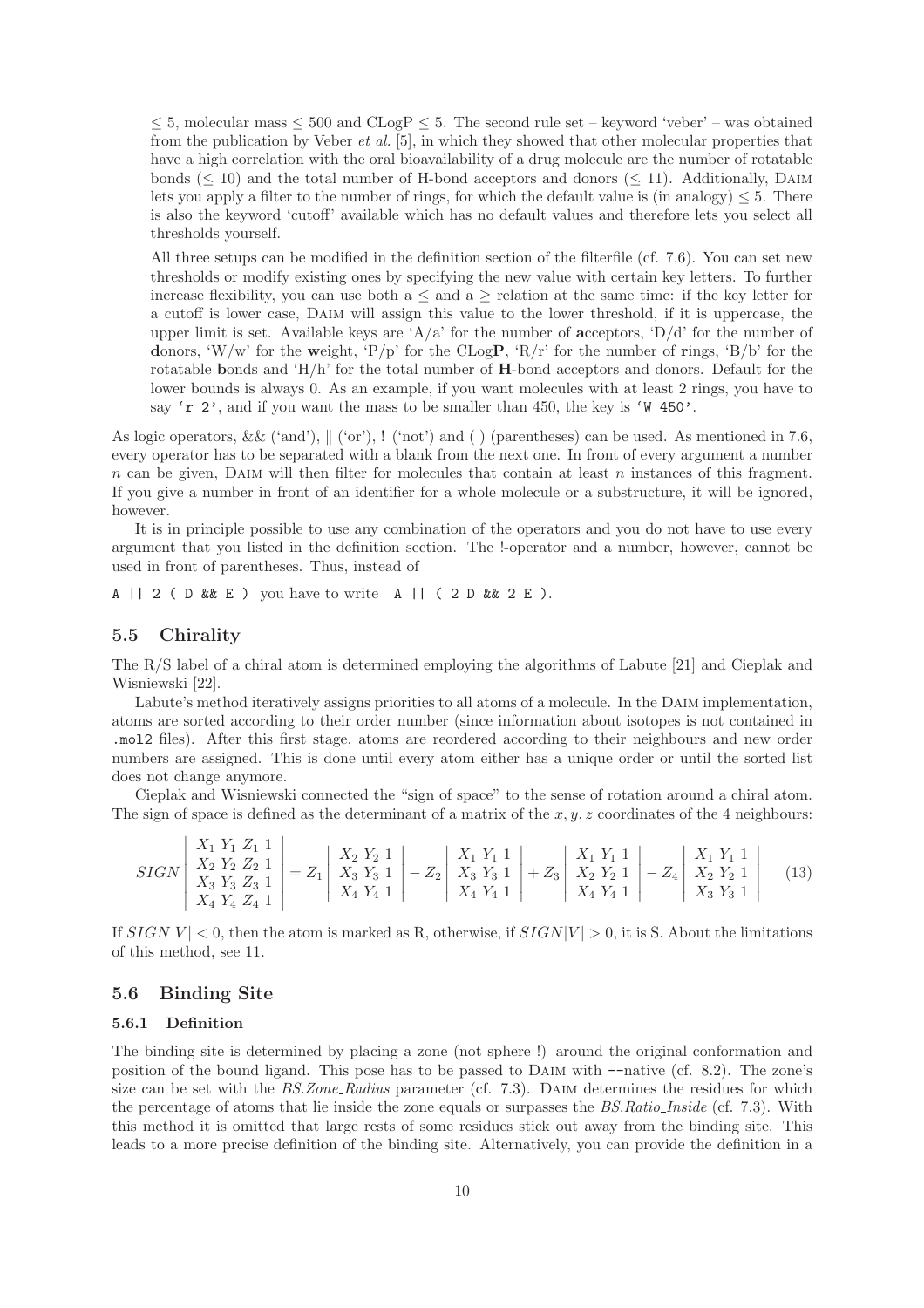separate file (--bsfile option, cf. 8.2). It is recommended to take a look at the binding site, which is possible by using the option --bsdef (cf. 8.2 and 9.5).

#### 5.6.2 Flexibility

To support the sidechain flexibility which will be allowed in FFLD, Daim is able to identify the rotatable bonds of the binding site residues. It applies the same criteria as usual (double, triple, aromatic and terminal bonds as well as bonds in rings and in the backbone are considered as being unbreakable) and prints this information into the @<DAIM>BS section of the .info-file. This mode is activated by using -R or the --flexreceptor option (cf. 8.2).

### 6 Decomposition

#### 6.1 Algorithm

The decomposition proceeds in 4 phases: ring identification, initial fragment definition, functional group merging and completion of the valences.

(i) *Rings* are identified by successively enumerating all neighbours (i.e., directly covalently bound atoms) of every atom, similar to a breadth-first search. A neighbour with an already assigned number indicates a ring closure and the corresponding ring size is the sum of the two numbers.

(ii) A *fragment* is defined as a set of atoms connected by unbreakable bonds. The basic definition of unbreakable bonds includes terminal, double, triple, aromatic bonds and bonds in rings. Non-rotatable and unbreakable bonds are distinguished in DAIM; a non-rotatable bond is always unbreakable, whereas the reverse is not true (e.g., a double bond is non-rotatable and unbreakable whereas an amide bond is unbreakable, but can assume more than one conformation). In the default parameter file, an extended definition of unbreakable bonds is used (cf. 7.3.3) since with the basic definition mentioned above single bonds of groups which form chemical entities would be cut (e.g., in a sulfonamide group, the bond between sulfur and nitrogen is formally a single bond and would thus be cut). This extended list includes amide, phosphate group and sulfonamide bonds as well as the single bonds in conjugated systems and the single bond connecting an amidine group. If the parameter *Frag.OverrideDefaultBondDefs* is set, the basic definition is ignored and only the bonds of the extended list are used.

(iii) To form chemically more relevant fragments and avoid the generation of many small groups, fragments corresponding to certain *functional groups* (predefined in @<DAIM>TABLE, cf. 7.3.2) are merged with the next fragment they are connected to. This process is unambiguous, since all functional groups defined so far have only one connection point and thus only one neighbouring fragment.

(iv) In the final step, missing atom neighbours are added. An atom will lack a neighbour atom where the bond connecting them has been cut. These missing neighbours are replaced by hydrogen atoms to reconstitute the correct valence for every atom. A methyl group is used to fill valences where a hydrogen atom would result in an unwanted additional hydrogen bond direction (e.g., a hydrogen replacing a carbon atom bound to an  $sp^3$  nitrogen). This is the case for nitrogen, sulfur of the CHARMm atom types  $\text{SO1}$ , SO2, SO3, and SK (or Sybyl atom types S.3, S.o, S.o2, and S.2), phosphorus of the CHARMm atom types PO3 and PO4 (or Sybyl atom type P.3)and oxygen. If you want to switch off the methyl addition, you can do so by setting the parameter *Frag.Smart Completion* (cf. 7.3.1) to 0. In that case, Daim will always use hydrogens to complete valences.

These additions mean that new atoms (which were not present in the original molecule) may appear. In the case of hydrogens this is not too problematic, since they are not considered in the fragment definition. If a carbon atom is added, however, it will be part of the fragment definition.

#### 6.2 Fragment Choice

The fragments appearing in the SEED input file are chosen in a 4 (5)-step selection process. DAIM attempts to find a balance between fragments that have many interesting features and those that in all likelihood won't make good interactions.

1. Should the user have specified a list of fragments which are to be excluded (with --exclude, cf. 8.2), these are compared to the found fragments and the matching ones are deselected.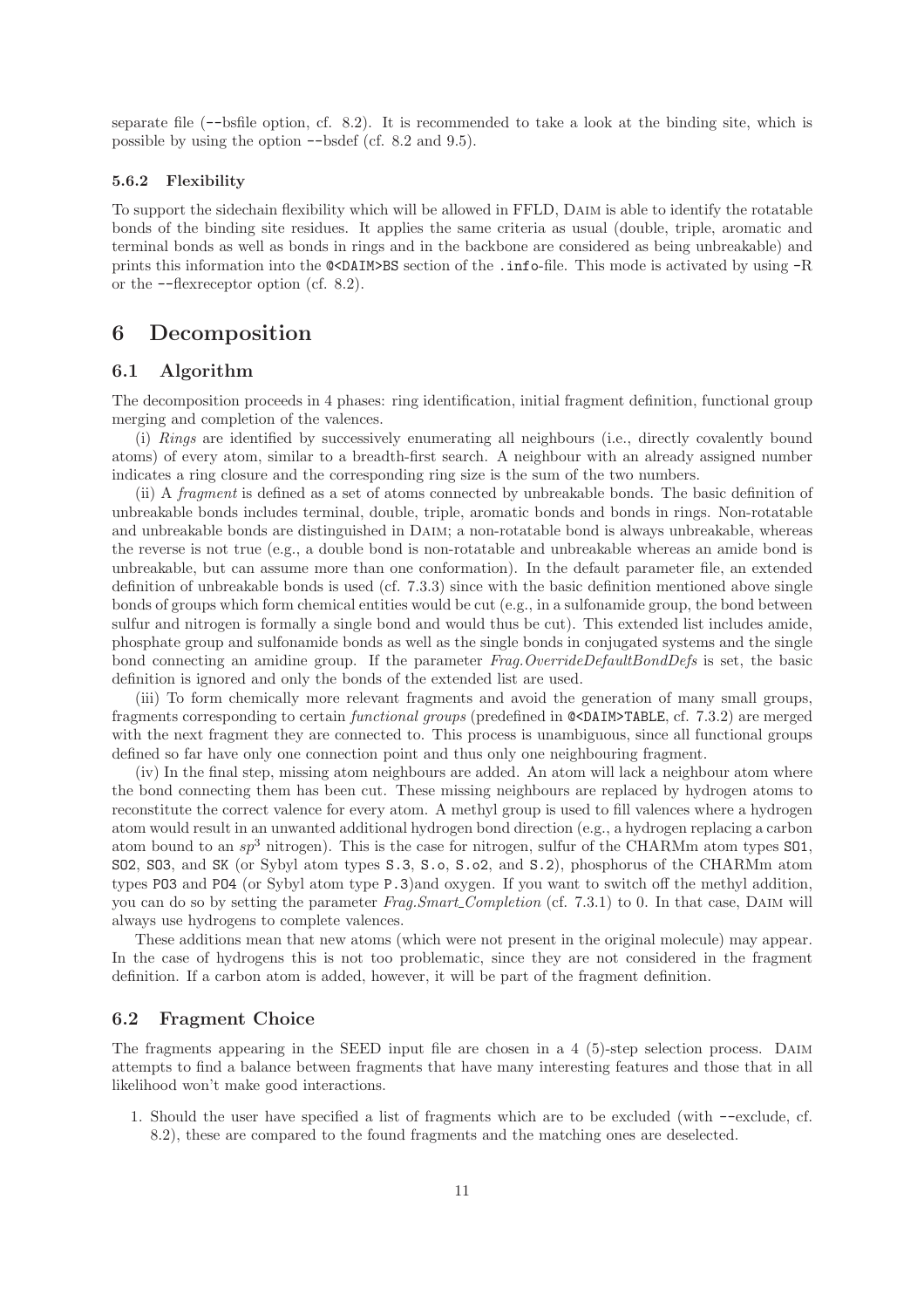- 2. DAIM computes the "chemical richness"  $\rho_{\chi}$  for every fragment that was not deselected so far. This score is the sum over all values in the fingerprint, i.e,  $\sum_{i=1}^{17} fp_i$ , but neglecting methyl groups or hydrogens added by Daim. The assumption lying behind this score is that the fingerprints include fields that count both size features and functional groups. The size of a fragment determines in which pockets of a binding site it can fit. The functional groups are likely to form directional interactions and thus determine the orientation. Selecting the fragments with the largest sum over all entries means selecting bigger, "chemical-feature-rich" fragments. All fragments that have a score lower than the parameter *Frag.Min Size* (cf. 7.3.1) are discarded for reasons of computational efficiency. Should the application of this rule yield fewer fragments than requested by the parameter *Frag.Threshold*, the user will be informed about this in the log file.
- 3. In the next step, fragments with several substituents are eliminated. These "central" fragments, if highly substituted, will not form significant interactions with the protein for steric reasons. For a cyclic fragment, the number of substituents  $(n_{subst})$  and the number of rings  $(n_{rings})$  are counted and the cyclic fragment is considered "central" if

$$
n_{subst} \geq Frag.Substituent\_Factor\_Ring \cdot (n_{heavy atoms in ring} - n_{rings})
$$
\n(14)

Using a  $k_r$  value of  $\frac{1}{1.75}$ , a disubstituted benzene is not deselected whereas a trisubstituted one is considered "central" and therefore not used as anchor. An acyclic fragment is deselected if

$$
n_{subst} \geq Frag.Substituent\_Factor\_Linear \cdot n_{heavy \ atoms} \tag{15}
$$

The default  $k_l$  value of 0.5 permits the selection of terminal amide groups (i.e., connected to one other fragment), but rejects amide groups originating from within the chain (i.e., connected to two fragments).

Frag.Substituent Factor Ring and Frag.Substituent Factor Linear are user-definable parameters (cf. 7.3.1). This criterion is only applied if more than *Frag.Threshold* fragments remain. Otherwise, this rule is skipped, which will be mentioned in the log file. These two parameters are also a good way to force Daim to select "as many rings as possible" or "as many linear fragments as possible": just set Frag.Substituent\_Factor\_Linear or Frag.Substituent\_Factor\_Ring to 0, respectively. The right hand side of equation 15 will *be* 0 and the right hand side of equation 14 will be *set* to 0, thus that kind of fragments will be deselected. If there would be too few fragments of a kind in a molecule, this rule is skipped anyway, thus you do not risk to loose any molecules.

- 4. If *Frag.Threshold* in daim.param is different from 0, Daim can suggest two sets of fragments. By default, the "most interesting set" (mis) is defined, which contains the top *Frag.Threshold* fragments (ranked according to  $\rho_{\chi}$ ). If --mds-also or --mds-only is set, the "maximum diversity set" (mds) is defined. It contains those fragments for which the sum of all pairwise Euclidian distances is largest.
- 5. In case there is more than one instance of a certain fragment type, Daim can try to select the fragment that is furthest away from the center of the molecule. This rule is not switched on by default, but one can do so by setting *Frag.RefineSets* to 1 (cf. 7.3.1).

In the receptorname seed.inp-file every fragment *type* will be mentioned only once, though, even if there is more than one fragment of a kind in the molecule (e. g. a ligand with two or more benzenes).

### 7 The Input Files

DAIM needs a minimum of four input files: the molecule (or a list of filenames of molecules) that shall be decomposed into fragments and the parameterfile set (consisting of daim.param, daim.prop and daim.weight). If available, a database with which the fragments shall be compared will be read. In case there is no such file or it is empty, the database will be generated on the fly. If a SEED input file is to be generated. DAIM also needs a receptor.mol2 file, the name of which can be specified with the -r-option (cf. 8.2). Optional are furthermore a file containing the specifications for a filter (cf. 7.6) and a file containing an alternative binding site.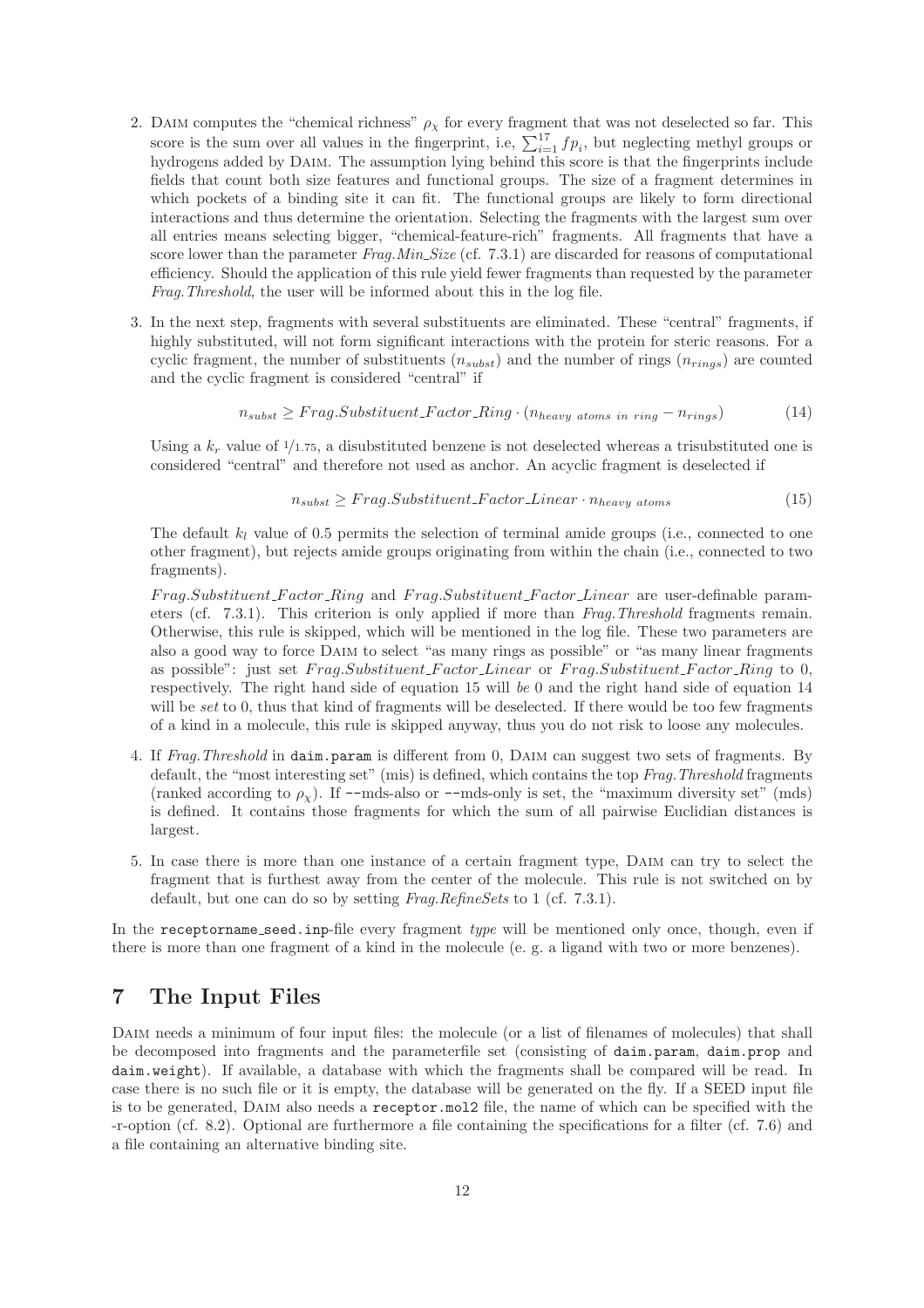#### 7.1 The Molecule

The input file must be in .mol2 format. DAIM will use the filename (without the .mol2 ending) for naming all output files. To omit files being overwritten, this should be a unique name. For the determination of rotatable bonds, the *atom name* should be of the form ELEMENTNAME#, where # is a number. In this way, every atom should receive a unique name. The *atom types* are required to be in either CHARMm or Sybyl format.

Please notice that DAIM does **not** automatically check whether all these rules are being followed or not (since they mostly just ensure compatibility with SEED/FFLD and do not influence Daim behaviour). You can perform such a check with the  $-\text{check option}$ , however. Should any errors have been found, files can be cleaned with  $-\text{clean}$  (cf. 8.2 for both options).

The DAIM approach is independent of the 3D-structure, but DAIM cannot cope with multiple conformations that are stored in one file.

#### 7.2 The Database

By default, the filename for the database is set to db.fp ("database of fingerprints"), but any other name can be given with the --dbfile option in the command line. It will be expected to be located in either DB\_DIR (cf. 7.3.4) or  $\sim$ /.daim.

The database has to contain in each line:

- the *filename* of the fragment with which the found fragments shall be compared, followed by
- the *fingerprint* (cf. 5.1), which is supposed to consist of 17 numbers (cf. 10).

#### 7.3 The Parameterfile

This file – called  $d$ aim.param by default – is the main place to change the behaviour of DAIM and set variables which do not change with every run. You are strongly encouraged to take a look at the file that you obtained with the distribution and make sure that all things set there make sense for your project. DAIM will first look for this file in ./, afterwards in ∼/.daim. Since DAIM 5.0, parameter files have a version number to ensure compatibility of the format with the executable you use. If DAIM complains, just get the latest version of the parameter file.

Reading of the parameterfile relies on the section tags and their appropriate order. No blank spaces are allowed within a field and each field must contain an entry. Entire lines can be commented with  $'#'$  (no blank lines allowed, however) and each section has to end in one or more  $'=$ . At present, the parameterfile consists of four sections (cf. Table 2):

#### 7.3.1 @<DAIM>PARAM

In the first part it is possible to adjust the behaviour of DAIM with the following keywords (case insensitive). In brackets, required input values and defaults (bold) are given.

•  $Back\_Check(0/1))$ :

This will cause Daim to add new fragments (i. e. those that do not have a similarity higher than the *Cutoff for Similarity* to any molecule in the database) to the database in the memory of the program (the information will not be written to any file). Thus, similarity searches will not only be performed in a given library, but also amongst already processed fragments. This ensures that every fragment written to a .mol2 file in ./Inputs/ is unique.

• *BS.Protein Level* (int, 3):

The value of this parameter is used to insert the appropriate number of levels (i.e., '/' characters) in the load.wnp macro (cf. 9.5).

• *BS.Ratio\_Inside* (double, **0.5**):

For the definition of the binding site (cf. 5.6.1) one can additionally specify the percentage of atoms – in each residue – that have to lie within the zone here.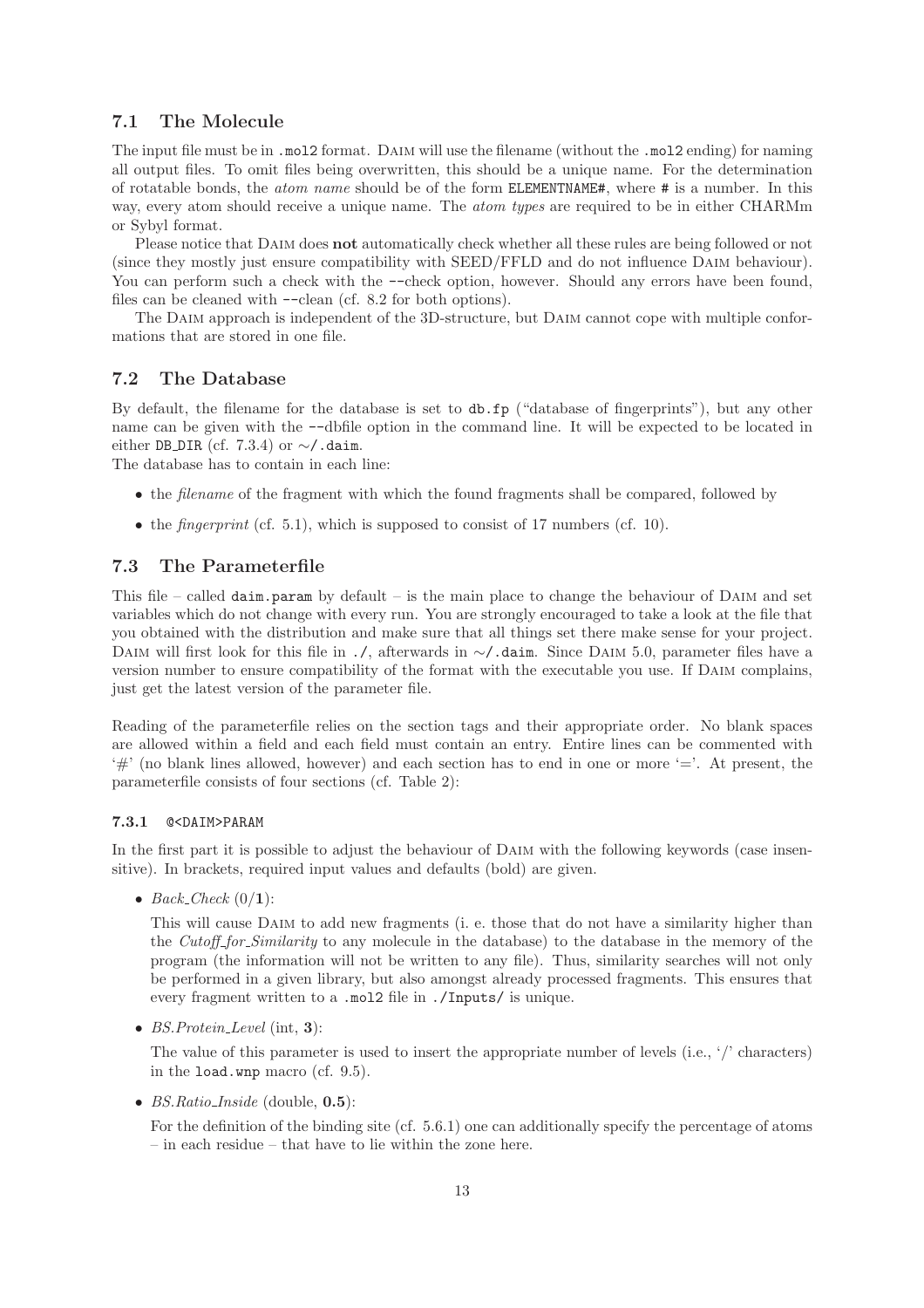• *BS.Zone Radius* (double, 5):

Setting this variable sets the size of the zone around the ligand which defines the binding site (cf.  $(5.6.1)$ . This value is given in  $\AA$ .

• *Cutoff for Similarity* (double):

With this variable the minimum (maximum) value of  $sim$  (cf. 5.2), meaning that two molecules are considered matching, can be given. Default values are 1 for the Tanimoto and Cosine coefficients and 0 for Euclidian metric.

• *FFLD.Number GeomCent* (int, 20):

The number of anchors FFLD will use to orient the ligand in the binding site.

• *FFLD.OldInfoFile* (0/1):

Set to 1, this parameter ensures compatibility with the older versions of FFLD for which you need an input file (and SFI).

• *Frag. Central\_Check*  $(0/1/2)$ :

This tells Daim whether it should apply rule 3 (the "central check") of the fragment choice procedure (cf. 6.2) never  $(0)$ , as defined in 6.2  $(1)$  or always  $(2)$ .

• *Frag.Min Size* (int, 10):

A criterion for fragment choice (cf. 6.2, rule 2). Daim will consider all fragments whose fingerprint cross sum is larger than this value further and apply the other criteria.

• *Frag.OverrideDefaultBondDefs* (0/1):

Ignore the default unbreakable bond definitions (double, triple, aromatic, terminal bonds and bonds in rings; cf. 6.1) and use only the definitions provided by the user in the @<DAIM>NONROT section of the parameter file (cf. 7.3.3).

•  $Fraq.Refine\_Sets$  (0/1):

Try to select the fragments furthest away from the center of the molecule (cf. 6.2, rule 5).

• *Frag.Rename\_Atoms*  $(0/1)$ :

If set, DAIM will assign a new and sequentially numbered name to every atom. Else, atoms of a fragment retain the names they had in the parent molecule. The only exception are atoms added by DAIM which will still receive a sequentially numbered name. DAIM does not check for uniqueness of the atom names, however!

• *Frag.ResetPartialCharges* (0/1):

Choose whether Daim will replace all partial charges in output .mol2 files with 99.9999 (value 1) or not (value 0; cf. 11).

• *Frag.Smart\_Completion*  $(0/1)$ :

DAIM will complete valences for all atoms in a fragment (since some of them might lack a binding partner where a bond has been cut). Normally, this is tried to be done in such a way that no additional hydrogen bond donors are generated (cf. 6.1). By setting this variable to 0, you can force DAIM to use only hydrogens for completion.

• *Frag.Substituent Factor Linear* (double, 0.5):

This factor is used during the selection process for the fragments and affects only fragments that *do not* contain a ring. The number of heavy atoms in a fragment is multiplied with this number and if the number of substituents is greater than the product, the fragment will not be chosen. The default value of 0.5 will *deselect* amide groups in the backbone of a peptide. By increasing this value their choice can be allowed, though. If you set it to 0, all linear fragments will be deselected, provided that enough fragments remain to satisfy *Frag.Threshold* (cf. 6.2, rule 3).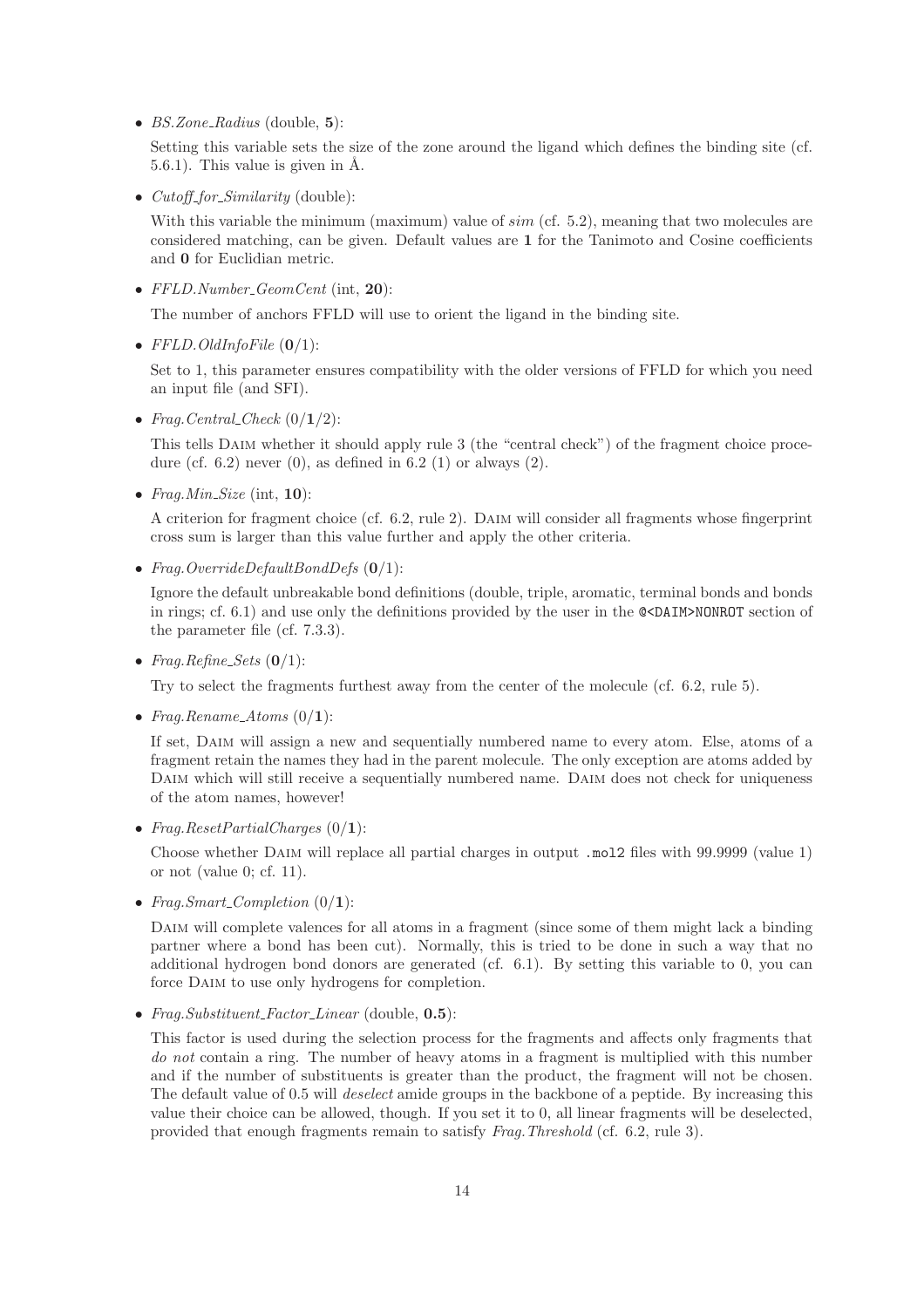• *Frag.Substituent Factor Ring* (double, 2):

The counterpart of the above factor for rings. The number of rings is subtracted from the number of heavy atoms in the ring and divided by this number. The default 2 will deselect 3-substituted benzenes, but allow 2-substituted ones. If you set it to a very high number, all fragments with rings will be deselected, provided that enough fragments remain to satisfy *Frag.Threshold* (cf. 6.2, rule 3).

• *Frag.Threshold* (int, 3):

DAIM will not define more fragments per molecule than given with that number. If you set it to 0, *all* fragments will be analysed and listed in the output file.

• *Jarp.Percentage* (double, 0.5):

Used during Jarvis-Patrick clustering (cf. 5.3.1) to compute the number of nearest neighbours that two structures have to have in common to cluster together.

• *Jarp.Threshold* (double, 0.95):

During Jarvis-Patrick clustering (cf. 5.3.1), this is the minimum value of the Tanimoto coefficient such that two molecules are considered as being close.

• *Lead.Threshold* (double, 0.95):

During leader clustering (cf. 5.3.2), this is the minimum value of the Tanimoto coefficient such that two molecules are considered as being similar.

• *Qsar.Min Occur* (double, 0.3):

This value specifies the minimum percentage of molecules that contain a certain fragment such that it will be considered as a suggestion in the filter on its own. All the other fragments (with a ratio *smaller* than *Qsar.Min Occur*) will be subjected to the clustering procedure first (cf. also the option --makefilter in 8.2).

•  $Quit\_on\_Hit(0/1)$ :

Switching on this parameter causes Daim to advance to the processing of the next fragment if it finds a perfect match in the database. This feature eliminates problems with duplicate entries in db.fp and is forced to 1 if the --qsar option is set.

The following parameters are used solely to generate the SEED input file, they do not change the behaviour of Daim. Please also refer to the SEED documentation and [1] for details on what these parameters mean.

• *SEED.Polar Vectors Kept* (double, 0.8):

Specifies the percentage of polar vectors kept from all possible vectors.

• *SEED.Apolar Vectors Kept* (double, 0.8):

Sets the size of the ensemble of apolar vectors that are kept for further calculations.

• *SEED.Number\_of\_Clustermembers* (int, 5):

The number of cluster members that will be kept in each cluster.

• *SEED.Sphere Radius* (double, 10.0):

The radius of the cutoff sphere that can be specified. The center of the sphere is determined by DAIM and is the geometrical center of the heavy atoms of the decomposed molecule.

• *SEED.Energy Cutoff* (double, 5):

The cutoff in docking energy SEED uses for the seeded fragments.

• *SEED.2nd Clustering Cutoff* (double, 5): The cutoff for the  $2^{nd}$  clustering of the fragments.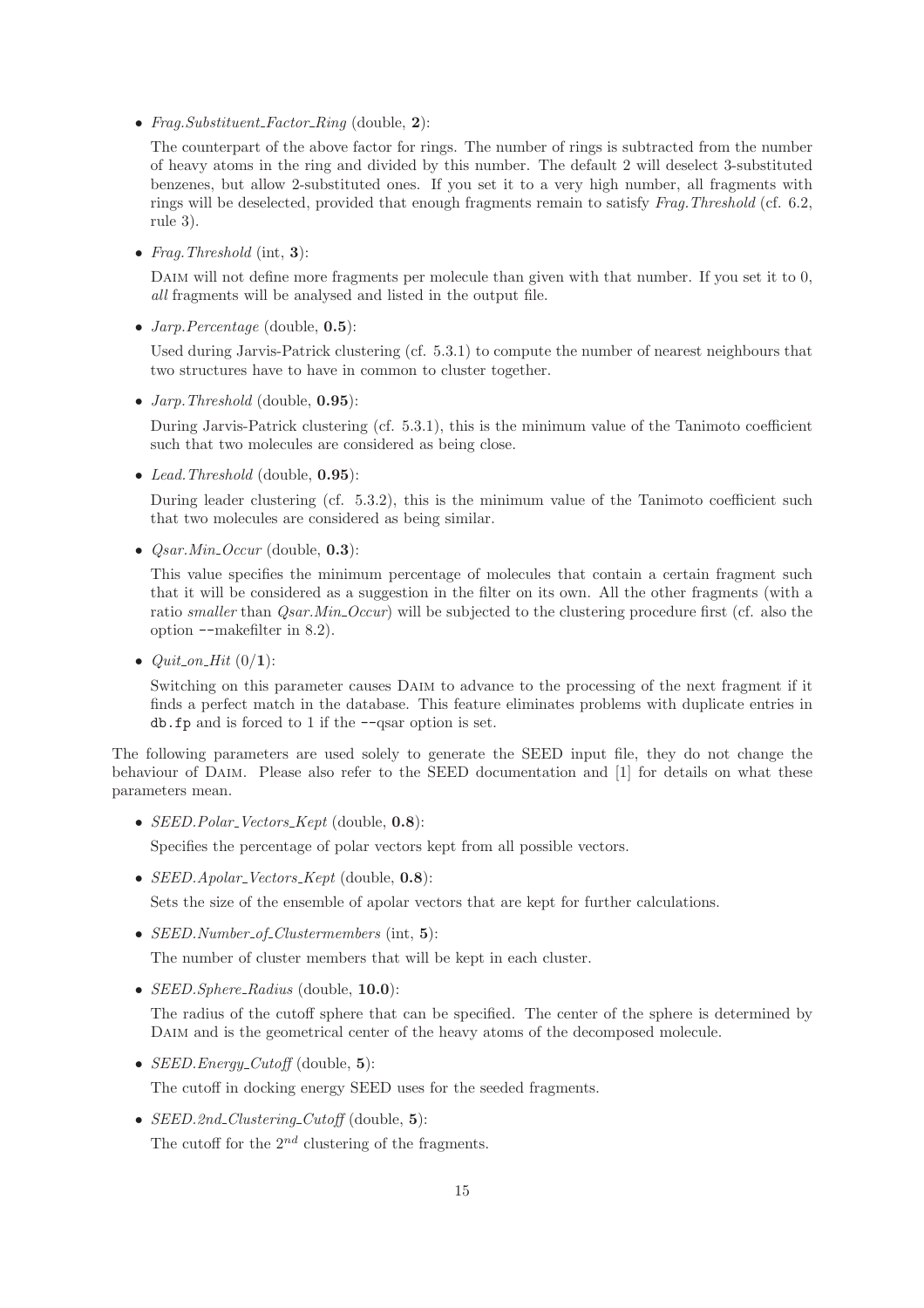| .DPAF.1204.5.PTNC                                             |                            |              |          |        |           |        |              |              |              |
|---------------------------------------------------------------|----------------------------|--------------|----------|--------|-----------|--------|--------------|--------------|--------------|
| #Here you CAN set parameters-all of them have default values. |                            |              |          |        |           |        |              |              |              |
| #WHAT DOES MATTER IS THE ORDER OF THE SUBSECTIONS!            |                            |              |          |        |           |        |              |              |              |
| #                                                             |                            |              |          |        |           |        |              |              |              |
| @ <daim>PARAM</daim>                                          |                            |              |          |        |           |        |              |              |              |
|                                                               | Cutoff_for_Similarity 0.95 |              |          |        |           |        |              |              |              |
|                                                               | Frag. Min_Size 5           |              |          |        |           |        |              |              |              |
|                                                               | BS.Zone_Radius 5           |              |          |        |           |        |              |              |              |
|                                                               | BS. Ratio_Inside 0.5       |              |          |        |           |        |              |              |              |
|                                                               | ====================       |              |          |        |           |        |              |              |              |
|                                                               |                            |              |          |        |           |        |              |              |              |
| #Name                                                         | NumAt                      | NumC         | NumN     | NumO   | NumHal    | NumS   | NumP         | NumH         | Rot          |
| #                                                             |                            |              |          |        |           |        |              |              |              |
| @ <daim>TABLE</daim>                                          |                            |              |          |        |           |        |              |              |              |
| Meth                                                          | 4                          | 1            | 0        | 0      | 0         | 0      | 0            | 3            | 0            |
| CHal3                                                         | 4                          | 1            | 0        | 0      | 3         | 0      | 0            | 0            | 0            |
| COOH                                                          | 4                          | $\mathbf{1}$ | 0        | 2      | 0         | 0      | 0            | $\mathbf{1}$ | $\mathbf{1}$ |
| CHO                                                           | 3                          | 1            | 0        | 1      | 0         | 0      | 0            | $\mathbf{1}$ | $\mathbf{1}$ |
| NO2                                                           | 3                          | 0            | 1        | 2      | 0         | 0      | 0            | 0            | 1            |
| NH <sub>2</sub>                                               | 3                          | 0            | 1        | 0      | 0         | 0      | 0            | 2            | 1            |
| SH                                                            | 2                          | 0            | 0        | 0      | 0         | 1      | 0            | 1            | 1            |
| P04                                                           | 5                          | $\Omega$     | $\Omega$ | 4      | 0         | 0      | $\mathbf{1}$ | $\Omega$     | $\mathbf{1}$ |
|                                                               | ====================       |              |          |        |           |        |              |              |              |
|                                                               |                            |              |          |        |           |        |              |              |              |
| #Name                                                         |                            | Bond         | Atom01   | AtomM1 | AtomM2    | Atom02 | Rot          | Cut          |              |
| @ <daim>NONROT</daim>                                         |                            |              |          |        |           |        |              |              |              |
| amide                                                         |                            | am           | $\ast$   | $\ast$ | $\ast$    | $\ast$ | 0            | 0            |              |
| conjugated                                                    |                            | $\mathbf{1}$ | $\ast$   | CUA1   | CUA2/CUA3 | $\ast$ | 0            | 0            |              |
| carboxylester                                                 |                            | 1            | $\ast$   | C      | OS        | $\ast$ | 1            | 0            |              |
| benzamidine                                                   |                            | $\mathbf{1}$ | ΝC       | C      | C6R       | C6R    | $\mathbf 0$  | $\mathbf 0$  |              |
|                                                               | ====================       |              |          |        |           |        |              |              |              |
|                                                               |                            |              |          |        |           |        |              |              |              |
| @ <daim>CONFIG</daim>                                         |                            |              |          |        |           |        |              |              |              |
| $LIG_DIR$ ./                                                  |                            |              |          |        |           |        |              |              |              |
| PROT_DIR Protein                                              |                            |              |          |        |           |        |              |              |              |
|                                                               | SEED_INP_DIR /SEED         |              |          |        |           |        |              |              |              |
| ====================                                          |                            |              |          |        |           |        |              |              |              |

Table 2: A Daim parameterfile

#### • *SEED.Dielectric Constant* (double, 2.0):

Giving this value means that you set the dielectric value of the solute in the SEED input file. Default value: 2.0.

#### 7.3.2 @<DAIM>TABLE

In this section, a list of functional groups can be given. They are specified via a count of the different atom types. The names for the groups are just to help the user to distinguish them, Daim doesn't need them (although it expects an entry there). The definitions are used *before* all the bonds are assigned to the fragments, so functional groups can only consist of atoms connected via unbreakable bonds (for a definition of unbreakable bonds cf. 6.1). A fragment is identified by comparing the corresponding fields of its fingerprint (cf. 5.1) to the values in the list using the Tanimoto coefficient (cf. 5.2.1).

Functional groups are automatically attached to the neighbouring fragment. Depending on the last column (Rot), the new bond (which connects the functional group to the next fragment) is marked as rotatable (1) or not (0). DAIM reiterates through the list of fragments if it encounters an  $-\theta$ H in order to be able to spot -COOH-groups.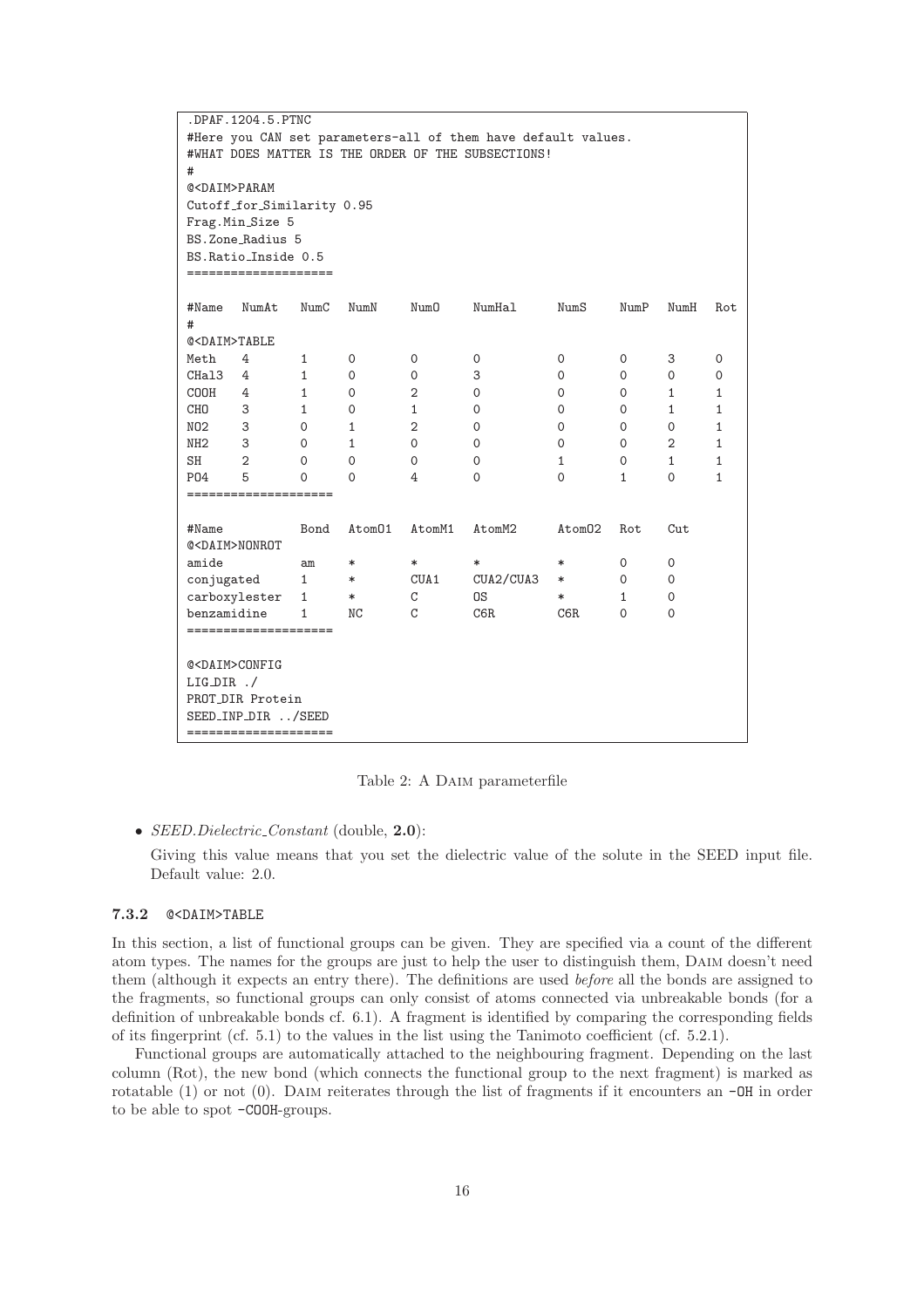#### 7.3.3 @<DAIM>NONROT

DAIM distinguishes between bonds that are rigid and bonds that cannot be cut. The majority of rigid bonds will also be unbreakable, exceptions are possible, however. Daim automatically treats double, triple, aromatic, terminal bonds and bonds in rings as rigid and does not cut them. With the list given in this part you can add definitions of bonds that ought to be kept rigid and/or should not be cut. Maybe the most important entry here is the one for amide bonds, which was hard-coded until DAIM 4.1, but was moved to the parameter file due to public wish. Please note that bonds that cannot be cut (usually the ones which are considered to be rigid) are used to define the fragments, therefore the bond types given here have an influence on the decomposition (cf also 6.1)!

In the definition, after a name, the bond type in  $Q - A$ tomO1 .mol2 format has to be given. In the fields "AtomO1", "AtomM1", "AtomM2" and "AtomO2" (the outer and middle atoms of the dihedral defining the bond, Fig. 2) appropriate atom types can be listed. If more than one atom type is given, each has to be separated with '/' from the next. '\*' can be used as a wildcard. Both the left and the right atom of a bond are compared to both lists (AtomM1, AtomM2). But only if the left and right atom match in different lists, the bond is considered



Figure 2: Definition of a dihedral.

further. In the next step, DAIM investigates if any neighbour of AtomM1 is of type AtomO1 (and vice versa for the neighbours of AtomM2). "Rot" specifies whether this bond should be considered as rotatable or not  $(1/0, \text{resp.})$  and "Cut" tells DAIM if it can cut this bond  $(0/1)$ .

#### 7.3.4 @<DAIM>CONFIG

To allow the user to structure the in- and output in a clear way and facilitate the screening of a large library, several target directories for DAIM in- and output can be listed here. The syntax is a (case insensitive) keyword followed by the name of the directory, both absolute and relative paths are possible. Each output directory will be automatically generated, Daim is not able to generate a whole tree of directories, though. The default for all directories is './', except for **SEED\_MOL2\_DIR**, for which it is './Inputs'. Available keywords are:

DB DIR (directory from/to which the database will be read/written)

HBO DIR (directory to which the .hbo files will be written)

HTML DIR (directory to which the output .html files will be written)

INFO DIR (directory to which the .info files will be written)

LIG DIR (directory from which the molecule.mol2 file will be read)

 $NAT_LIG_DIR$  (directory from which the native ligand(s) will be read)

PROT DIR (directory from which the receptor.mol2 file will be read)

SEED INP DIR (directory to which the seed.inp file will be written)

SEED MOL2 DIR (directory to which the .mol2 files of the fragments will be written)

#### 7.4 The Propertyfile

daim.prop is located in ∼/.daim, too, and is a list of some of the properties of the different atom types. It is based on the CHARMm MSI parameter set and uses its atom types as well as Sybyl atom types. For each atom type, it lists the average mass, the order number, the electronegativity according to Pauling and the covalent radius. Daim uses this list to compute the molecular weight of a compound, to distribute initial order numbers when investigating the chirality of atoms (cf. 5.5) and to compute the Wiener 4 Index (cf. 5.1.3).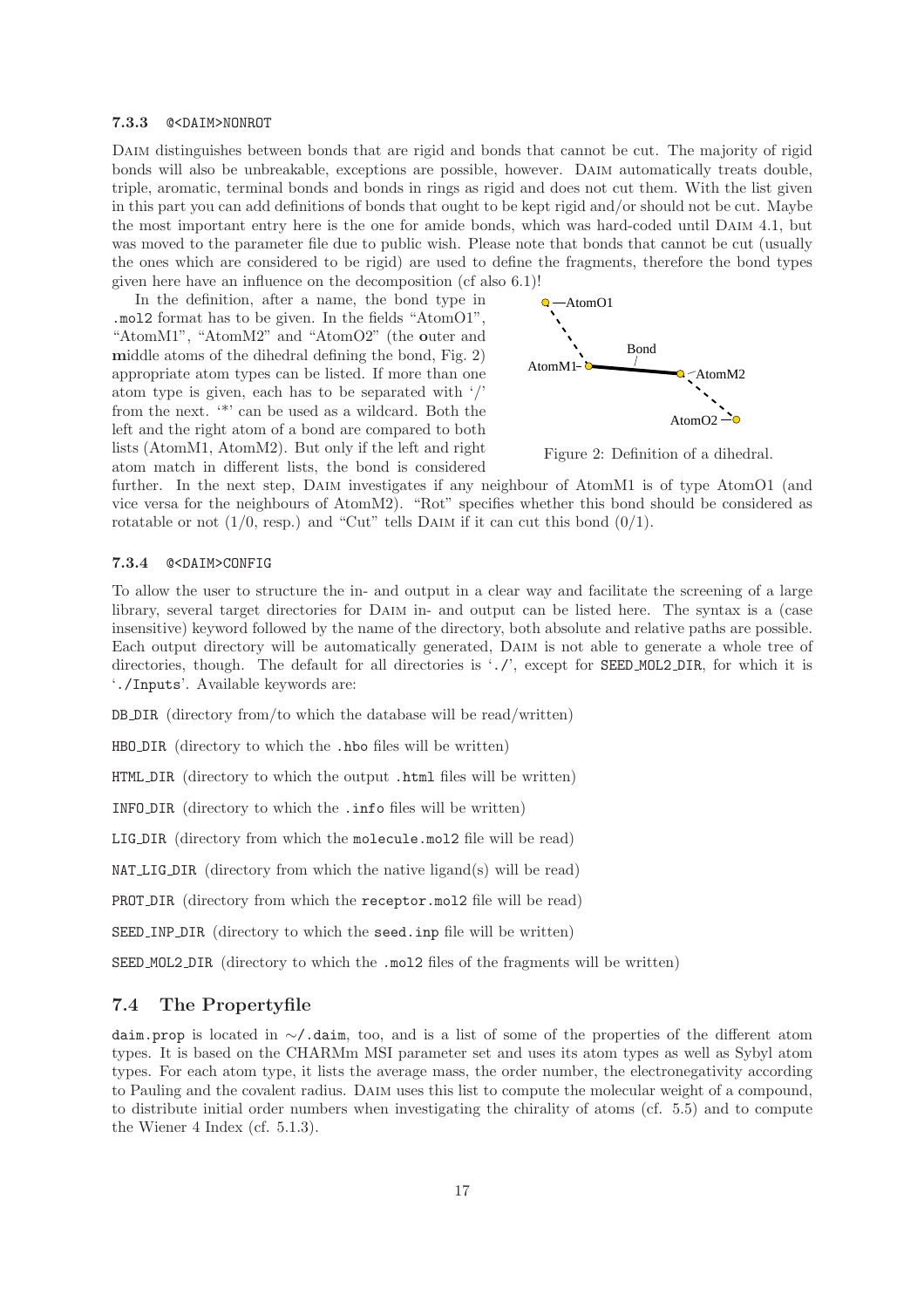#### 7.5 The Weightfile

Another file that resides in ∼/.daim. It contains two columns for weights for each of the fields of a fingerprint. The weights in the first column are used when Daim computes the "chemical richness"  $\rho_{\chi}$  for the fragments and molecules (cf. 6.2). Alteration of the weights means that the selection of the *Frag.Threshold* most interesting fragments might change. These weights are useful if you want to emphasise the importance of certain features in the fragment selection procedure. By default, all weights are set to 1.

The weights in column two affect the calculation of molecular similarity. They are used as normalization factors (i.e., each field is multiplied by the value in column two) in order to limit the contributions of certain fields. The default weights have been taken from reference 23.

#### 7.6 The Filterfile

This file has two sections (Table 3): in the first section – the "definition section" – fingerprints (cf. 5.1) for the fragments or molecules you want to use as arguments for the filter have to be listed. Each fingerprint has to be followed by the cutoff value for the similarity (defined by the Tanimoto coefficient), thus allowing different strictness in identifying the various fragments. The second section – the "command section" – (separated from the definition section with  $'#$ ) consists of a line which tells DAIM in which way you want to combine the fingerprints to form the filter.

It is possible to use any kind of string as identifier for the fingerprints. All identifiers are case insensitive. To allow Daim to distinguish between the fingerprint of a fragment and the fingerprint of a whole ligand, the latter must be enclosed in square brackets. The filename of a substructure needs not be mentioned in the definition section, it is enough to include it in the command section. It has to contain the string '.mol2' to be recognised, though. The command line can consist of any number of logic operators, but each operator must be separated by *one* blank from the following. For more information on the different filter modes, please refer to chapter 5.4.

| $\mathbf{A}$                              | 8 3 1 0 0 1 0 0 2 0 0 1 0 0 5 5 0.208                     |     |  |  |  |
|-------------------------------------------|-----------------------------------------------------------|-----|--|--|--|
| $\mathcal{C}$                             | 14 4 0 0 0 0 0 0 0 0 0 0 0 0 0 5 0.523                    | 1.0 |  |  |  |
|                                           | Lipinski W 500.00 A 4 r2                                  |     |  |  |  |
|                                           | [viracept] 85 32 3 4 0 1 0 12 2 0 2 5 4 0 22 17 8.92 0.93 |     |  |  |  |
| Benzene                                   | 12 6 0 0 0 0 0 6 0 0 0 0 0 0 6 6 0.381                    | 1.0 |  |  |  |
| #                                         |                                                           |     |  |  |  |
| 2 A & & ( Benzene    C ) & & ! [viracept] |                                                           |     |  |  |  |

Table 3: A Daim filterfile

### 8 How to Run DAIM

#### 8.1 Command Line

DAIM can be run with

```
daim x -options molecule.mol2 \lceil > foo.html 1 (single molecule mode) or
daim x -options -c# < mol.list [ > foo.html ] (multi molecule mode, #=number of molecules)
```
If you run Daim without any options, the program will normally decompose the specified molecule and compare it to the default database using the continuous Tanimoto coefficient. Only unmatched fragments are written to .mol2 files then.

#### 8.2 Options

The options available are: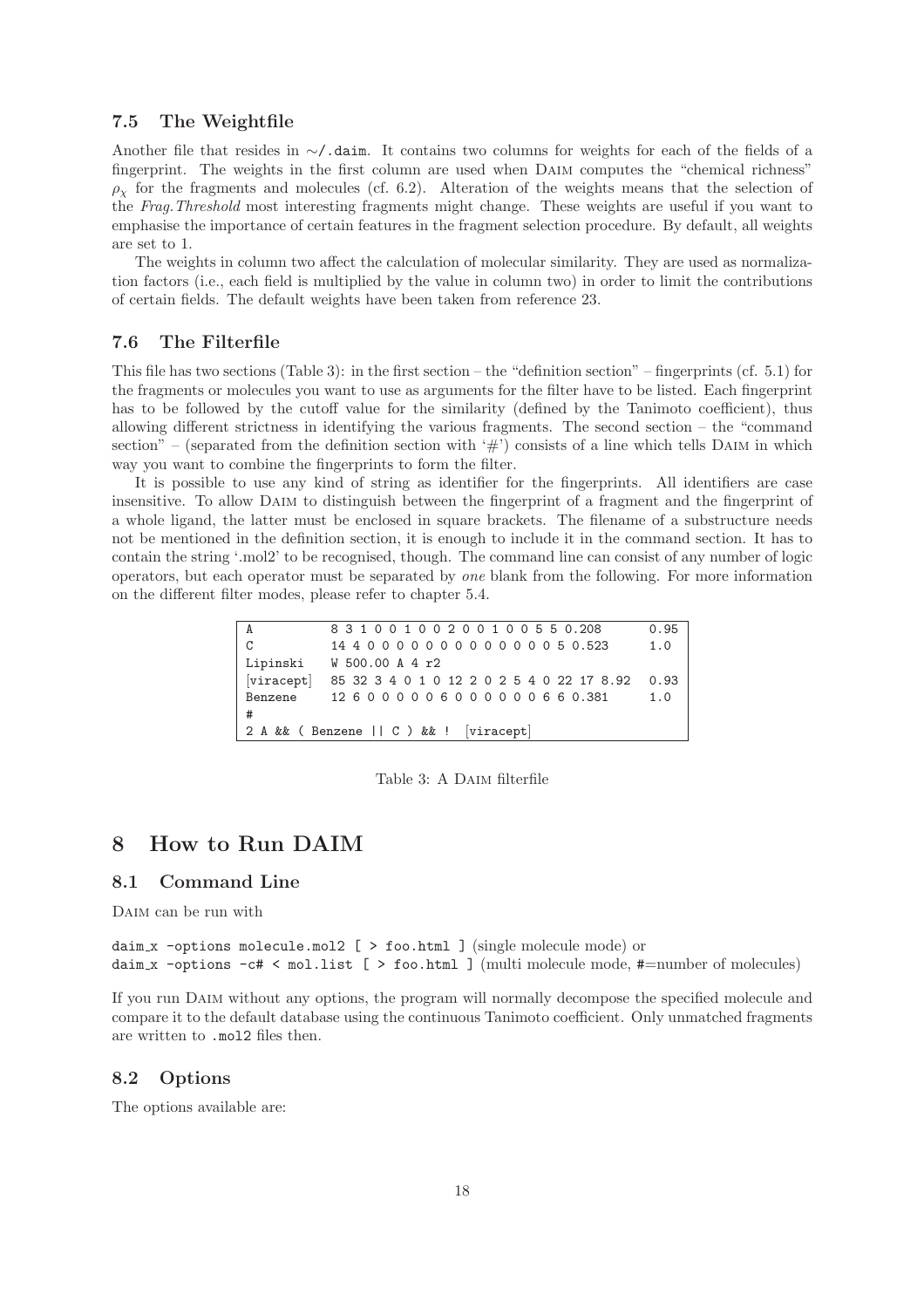•  $append -a$ ,  $-append$ 

The fingerprint of the (whole) molecule given in the command line is computed and added to the database file. In this mode, the molecule is not decomposed !

• *Bertz index* --bertz

The Bertz index (cf. 5.1.4 and [11]) will be computed and written to stdout. Otherwise, nothing is computed.

• *binding site definition* --bsdef

The definition of the binding site has a major influence on the results of the docking calculation. It is thus advisable to evaluate this definition in detail (cf. 5.6.1). This option will take only the protein and the native ligand(s) as input, but no molecule to decompose and will generate three output files, load.wnp, load.vmd and bs.def (cf. 9.5).

• *binding site* --bsfile [site]

If you are not satisfied with the calculated binding site or if there is no co-crystallisation structure available, you can pass a list to Daim here. This list has to contain the sequence numbers of the residues and needs not be preceded by the *number* of residues. Please note that this option also needs -r (or-R) and -s (cf. there and also 9.6). When passing the definition of a flexible binding site, the residue number must be followed by the number of rotatable bonds on the same line and by the bond definitions in the following ones.

• *check file* --check

A thorough check of the molecule(s) given in the command line is performed. Daim will check whether the file is compatible with FFLD, fulfils all the requirements listed in 7.1, contains more than one molecule or is strange in any other way. The result of this check is printed into the log file (cf. 9.2.1), otherwise no output is generated. If there are problems which can be solved by Daim (see next option), this will be stated.

• *clean file* --clean

If DAIM diagnosed some solvable problems, they can be eliminated in the respective files with this option. Problems that can be solved are mainly naming and counting problems, but FFLD tends to be quite intolerant towards those. The output is a file  $ligand_c.mol2$  (i.e. with '<sub>-</sub>c' appended to the original filename).

• *cluster molecules* -j [mode], --cluster [mode]

A list of molecules passed to Daim is clustered according to their fingerprints using the specified algorithm (mode):  $j \rightarrow$  Jarvis-Patrick algorithm (cf. 5.3.1) or  $1 \rightarrow$  leader algorithm (cf. 5.3.2). A list of the clusters and the representatives is written to daim.clus (cf. 9.8.3).

• *cluster a list of fingerprints* --cluster-from-file

Same as the previous option, but takes a file containing the precalculated fingerprints as input. This file can be prepared using -d and abolishes the need to reread the molecules every time.

• *print information about connection points* --connection-info

When run in this mode, DAIM prints information about connection points and newly added atoms to the .mol2 files of the fragments. When a bond is cut, the letter 'x' is appended to the name of the atom remaining in the fragment (i.e. the atom which now lacks a neighbour). Daim will reconstruct this missing neighbour (cf. 6.1) and the letter 'a' will be appended to the atom name (if a  $-CH_3$  is added, every atom will be marked with an 'a').

• *count of input molecules*  $-c\#$ ,  $-count\#$ 

Used for the decomposition of more than one ligand. In the SEED input file (if wanted), every fragment type resulting from the decomposition is listed only once. The ligand  $\mathbb{I}[\mathbf{i},\mathbf{d}]$ s.infofiles do contain the correct specifications, though. The list of ligands has to be redirected to the executable, each filename in a new line.  $\#$  has to be replaced with the number of ligands.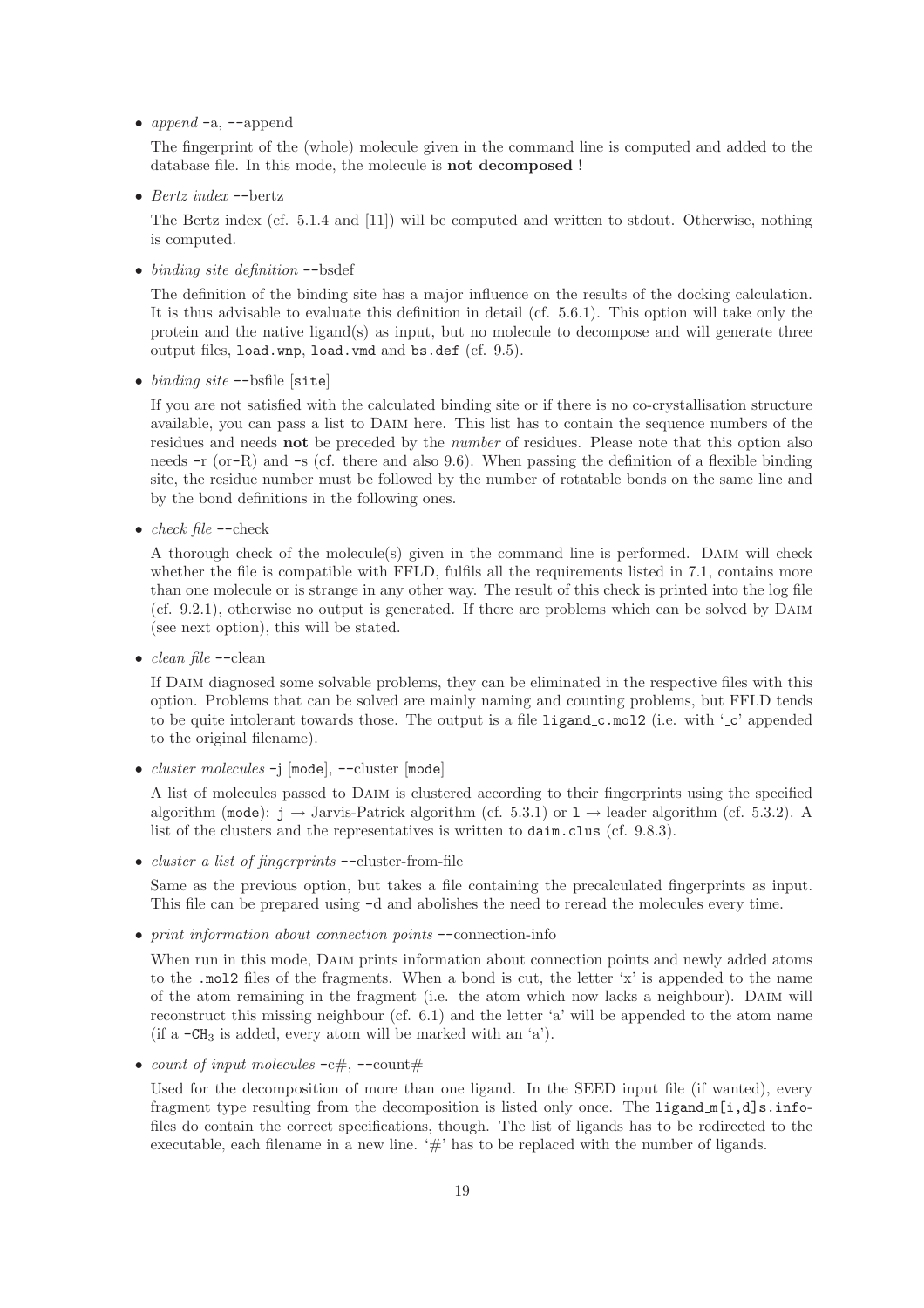• *molecular property file generation* --dat

A useful option to generate *only* daim\_all.dat (cf. 9.8.1) – except for the log file no other directories or files are generated.

• *database generation*  $-d\#$ ,  $-dbgen\#$ 

This mode is to be used for the generation of a database of fingerprints, whose filename can be given.  $4$  stands for the number of files in the database. The list of the filenames has to be redirected to the program (each filename in a new line). With this option the only output is the database and the molecules are not decomposed !

• *database of fingerprints* --dbfile [database]

If you want to use your own database of fingerprints instead of db.fp, you can enter the name here.

• *exclude* --exclude [list]

This option is another possibility to influence the choice of the fragments (cf. 6.2, rule 1): in list you can list fingerprints (format: string  $+17$  floats) which DAIM will deselect when it encounters them during the decomposition. Useful to modify the fragment selection if SEED couldn't place a certain fragment.

• *exhaustive set definition* --exhaustive-sets

If you are neither satisfied with the fragment selection in the mis nor the one in the mds (cf. 6.2, rule 4 and below), this option will provide you with *all* possible combinations of fragments. No rules from 6.2 will be applied. Bear in mind that this will yield a potentially very large number: there are 120 possible triplets in a molecule with 10 fragments.

• *filter* -f, --filter [filter]

Invoke the filter defined in [filter] (cf. 7.6 and 5.4).

• *filter only* --filter-only [filter]

This option is intended for the rapid screening of libraries. All steps in Daim to define and process fragments will be skipped, consequently it is only possible to filter for entire molecules, exact substructures and cutoffs. In all other cases, the option will be changed to --filter.

• *H-bond information* --hbo

If switched on, DAIM will generate a file ligand.hbo containing the names of acceptor and donor atoms (cf. 9.4).

•  $help -h$ ,  $-\text{help}$ 

Print the available options.

• *html files* --html

Tell Daim that you want output in HTML-format, too.

• *log file* --logfile [logfile]

Give the name of the file you want DAIM to write the log to (different from the default daim.log).

• *filter generation* --makefilter

This option will try to extract common fragments from a list of molecules. These fragments are then clustered (cf. 5.3.1) and with this information a suggestion for a filter is written to filter.sug (cf. also 7.6 and 11).

• *maximum diversity set* --mds-also, --mds-only

If set, DAIM will suggest an alternative to the default "most interesting set" and write it to a separate .info file (cf. 6.2, item 4).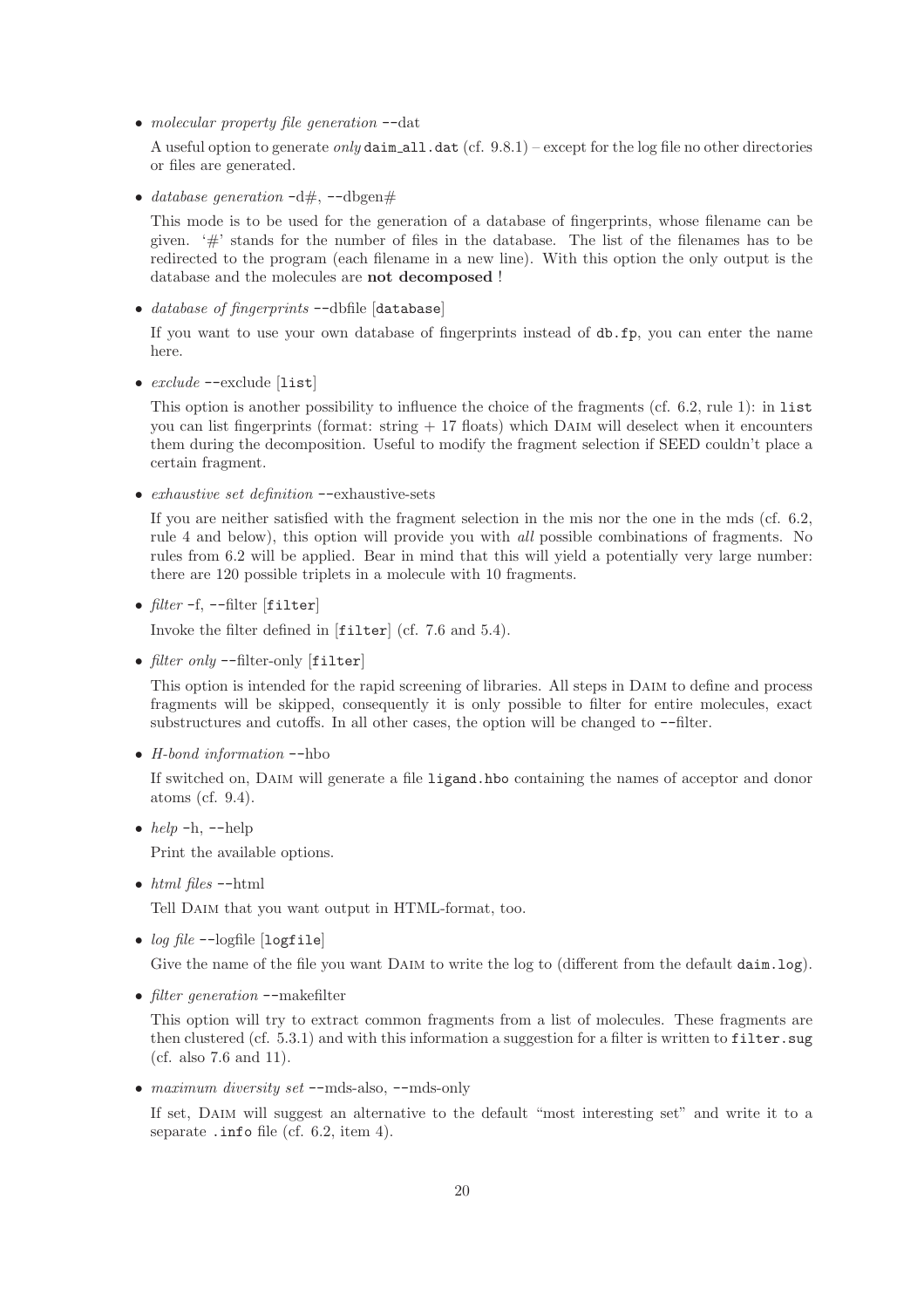•  $metric$   $-m \#$ ,  $--$ metric $#$ 

Instead of  $\#$ ', the metric should be specified: 1 for continuous Tanimoto coefficient, 2 for Euclidian metric, 3 for cosine coefficient. If not specified otherwise, the molecule will be compared to db.fp. The output will be sorted according to the metric chosen.

• *compute similarity* --mol1 [file1] --mol2 [file2] *or* --fp1 [file1] --fp2 [file2]

The program lets you directly compute the similarity between two molecules *or* two fingerprints. The fingerprints have to be stored in a file, not explicitly listed. Please note that the two variants might yield slightly different values (cf. 11).

• *native ligand (list)* --native [ligand(list)]

Whenever a binding site definition (cf. 5.6.1) is desired, the molecule(s) around whom the cutoff will be applied have to be included with this option. You can either name one molecule (whose filename has to end in '.mol2') or a whole list of molecules (where the filename of the list must *not* contain the string '.mol2'). In case more than one molecule is given, the resulting binding site will be the set union of each individual definition.

• *suppress generation of* daim\_all.dat --nodat

All other functions work normally, only this file is not generated.

• *parameters* --paramfile [parameterfile]

Together with this option, a different parameterfile than the default daim.param can be given.

• *output in pdb format* --pdb

Fragments written to files will be generated in .pdb instead of .mol2 format.

• *statistics on the identified fragments ('qsar')* --qsar

An additional file, called statistics.html, is generated. Its content is described in 9.8. This option does not work together with the -w or -a option.

• *receptor* -r, --receptor, -R, --flexreceptor [receptor.mol2]

For the SEED input file (cf. 9.6), a definition of the binding site is necessary. DAIM can compute this information (cf. 5.6.1), using the .mol2 files of the receptor (given here) and a ligand. Alternatively, you can provide your own definition with --bsfile (cf. there and also -s). The filename of the receptor will furthermore be used to generate the name of the SEED input file. For this reason it should not contain a path.

If the option is the capital letter, DAIM will try to determine the rotatable bonds for the sidechains of the amino acids in the binding site. For this operation, the same rules as for the rest of the calculation will be used. This information will be written to the .info-file and used by FFLD.

• *seed input* -s, --seed

Here you can set whether or not you want an input file for SEED to be generated (cf. also 9.6). Please note that for a correct input file you need a binding site definition, using either --bsfile and/or  $\text{-}$ -native (cf. also 9.6).

• *show values of all user-changeable variables* --show

DAIM will print the values of all parameters (cf. 7.3.1) and directories (cf. 7.3.4) to stderr.

• *skip problematic molecules* --skip-unknown-atoms

Atoms with unknown atom types can cause confusion. Therefore, Daim will usually exit when encountering problems. With this option set, the program will continue to run, but will skip the molecules containing problematic atoms.

• *unique* -u, --unique

Test a database for double entries.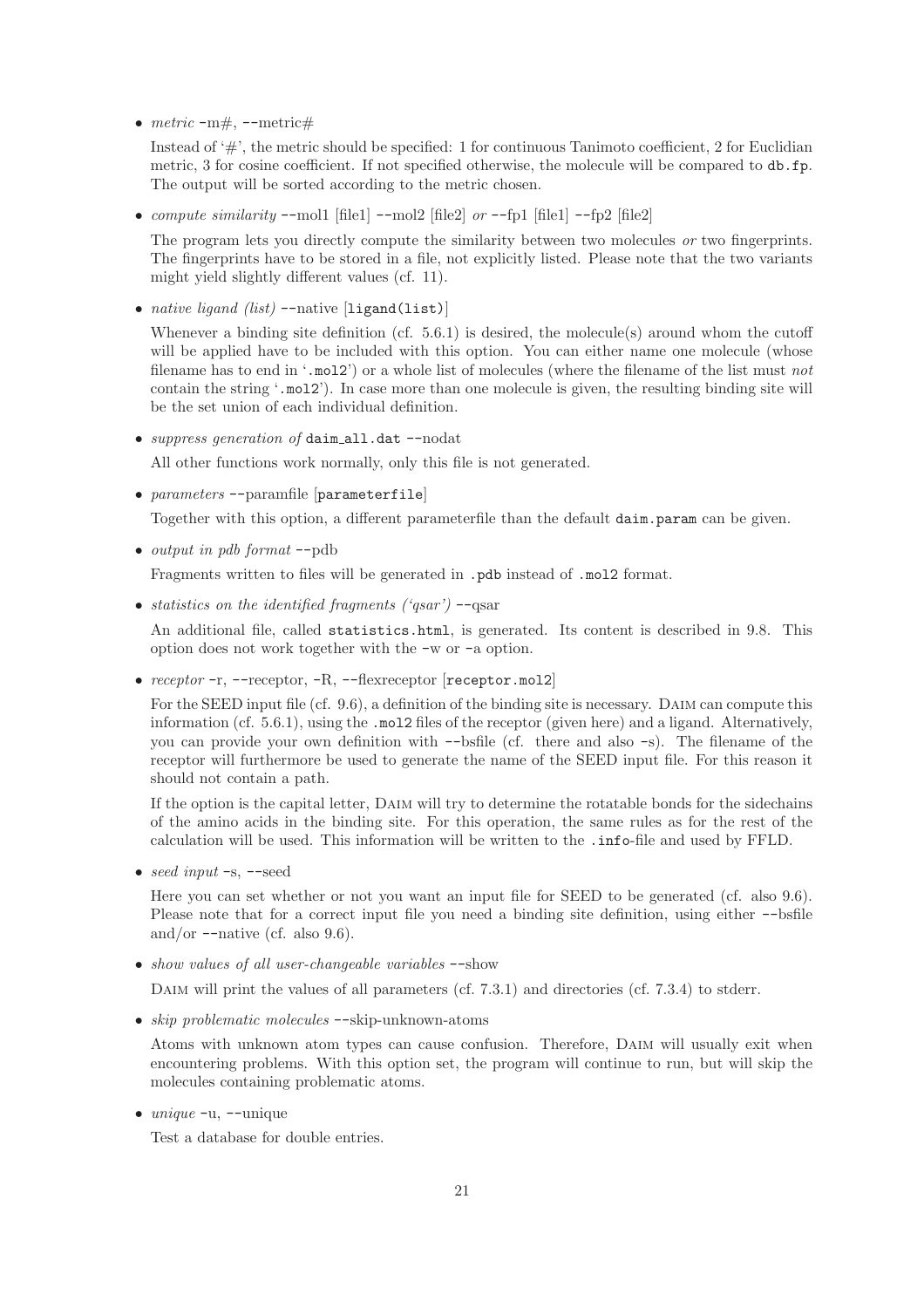• *version* -v, --version

Prints the version number of Daim.

•  $write -w#$ ,  $--write$ 

'#' should be replaced by the number of the specific fragment that shall be written to a .mol2 file or by the keyword 'all' in case you want every fragment. This will work for any fragment regardless of the size. A similarity search will be done. Useful for looking at unknown fragments.

### 9 The Output Files

#### 9.1 The Output File

You will only generate detailed output if you use the  $-$ html option. The output in HTML-format should be redirected into a file. This file then contains links to files containing the data for each decomposed ligand, to the final SEED input file and to the file containing the statistics (cf. 9.8). Each ligand's data file then contains

- the values of several descriptors of the molecule
- the fingerprint
- a list of the chiral atoms
- a list of all the bonds and the size of the rings they are part of
- a list of all the found fragments
- a link to the file to which the list of rotatable bonds has been written
- the result of the similarity analysis for the fragments suggested (cf. 6.2).

If the -d or -a option is set, the only output is the generated database. The ligand data files are named using the name given in each ligand's .mol2 file.

#### 9.2 The Log File

To this file Daim writes information about the processing of the molecules and which steps it took. I starts by echoing the command line, the values of all parameters and the names of the directories set in @<DAIM>CONFIG. At the end there will be a line stating how many of the input molecules have been processed, the rest having been discarded by the filter or skipped because of unknown atoms. Furthermore, it contains the report on a molecule when --check was invoked (cf. the following section). It can furthermore be used to get information about the course of the processing of a large database.

However, only limited information on how and why a molecule was decomposed in a specific way can be found. This can be obtained either in the ligand.html-file or in this manual.

#### 9.2.1 Information from --check

The option --check is useful to get hints on where the problems with a specific molecule might have been. In the log file warning messages will be issued for every problem that was encountered. Furthermore, two lines, each commencing with 'DD' ("Daim Diagnosis"), will be printed for every molecule:

```
DD: ligand.mol2 PROB 0 SOLV 0
DD: ligand.mol2 AN:0 SU:0 CH:0 NA:0 NB:0 PC:0 CT:0 SN:0 CO:0 HY:0
```
The tags with capital letters can be grepped for. PROB stands for the total number of problems, SOLV for the number of problems Daim will be able to solve, respectively. The second line provides an error code for each of the checks Daim performs. The number which follows will be 0 if this check did *not* detect any error, 1 otherwise. The molecule from the example above thus is error-free.

The codes in detail: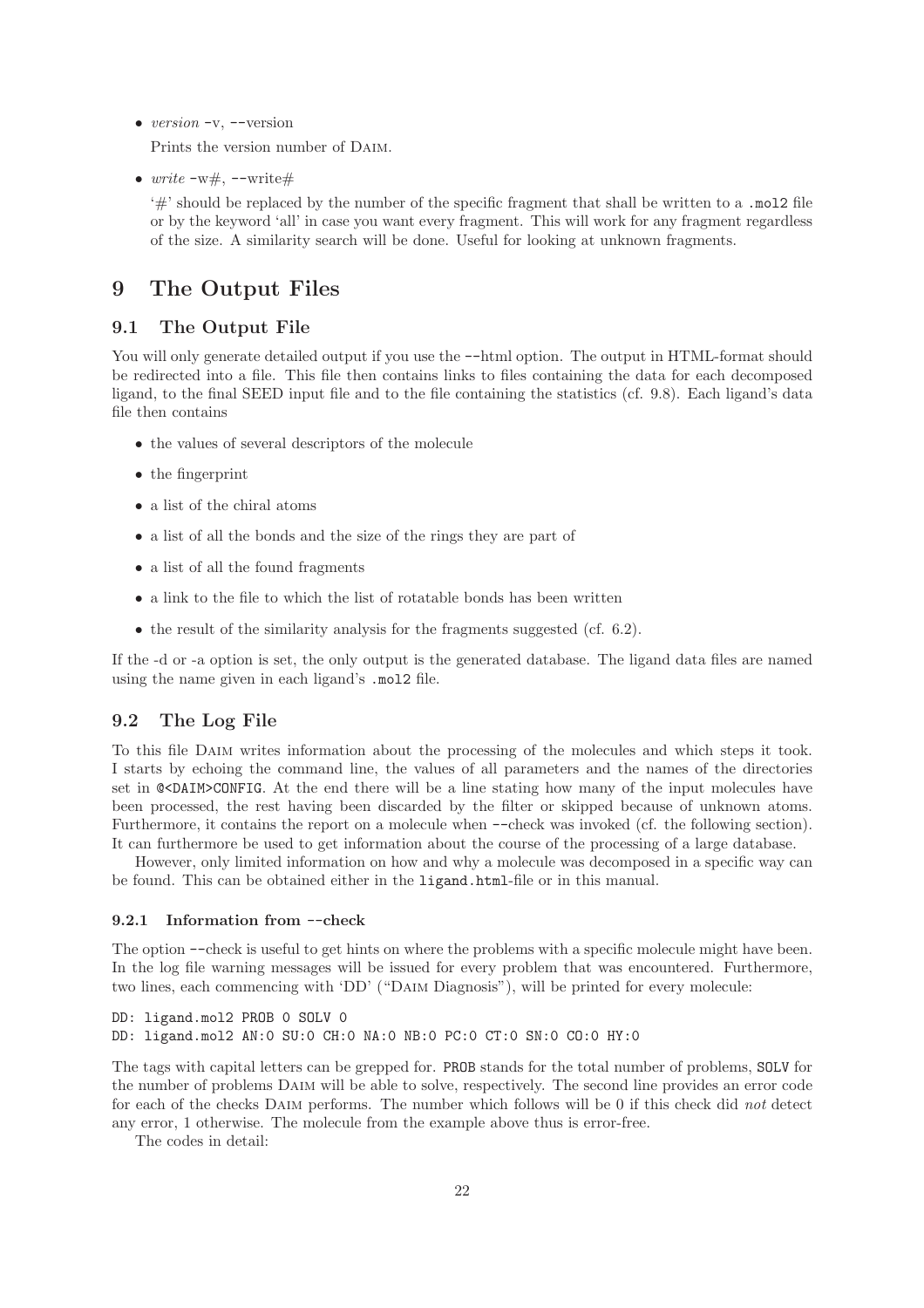- AN Atom Name: verifies that every atom has a unique name. Solvable.
- SU Substructures: the molecule consists of more than one substructure. Solvable. Note that this does not mean that all substructures are connected to each other.
- CH CHARMm atom types: checks whether all atom types are listed in daim.prop (cf. 7.4). Not solvable.
- NA Number of Atoms: the number of atoms given in the header is different from the number of atoms really listed. Solvable.
- NB Number of Bonds: the number of bonds given in the header is different from the number of bonds really listed. Solvable.
- PC Partial Charges: Daim will complain if all partial charges are 0. Not solvable.
- CT Connection Table: there are bonds which connect non-existing atoms. Not solvable.
- SN Substructure Name: for FFLD, this name must not be longer than 4 characters. Solvable.
- CO Connectivity of the molecule: Daim walks over the graph and checks whether it is wholly connected. Not solvable.
- CO Hydrogens: the molecule contains no hydrogen. Not solvable.

With this detailed listing of the errors it is possible to distinguish between molecules which have problems detrimental to the current task and those with mistakes that are of no consequence.

#### 9.3 The .mol2 or .pdb Files

In the case of the -w, -c or -m option, there are furthermore the .mol2 or .pdb files for the fragments that have been written (because this was either specified or they could not be matched) to the directory that was set in the  $\&$  CDAIM>CONFIG section of the parameter file (cf. 7.3.4).

#### 9.4 The .hbo Files

For the  $-\text{hbo option}$ , DAIM will produce a file ligand.hbo which contains a list of the atom names followed by the donor  $'D'$  and acceptor  $'(A')$  properties of each of these atoms. For donors, also the names of the hydrogen atom they are connected to are given.

#### 9.5 Files about the Binding Site Definition

If the option --bsdef was given, three files can be found: load.wnp, load.vmd and bs.def. load.wnp is a macro for Wit!P which will read the protein and color the binding site residues green. If this is not the case, you have to adjust the parameter *BS.Protein Level* (cf. 7.3.1), so that it conforms with the structure of the protein. Additionally, it will make the binding site bonds thick and set the pivot point to the center of the protein. load.vmd is a script for VMD, which displays the protein in the same style as Wit!p. Additionally, it will draw the cutoff sphere used by SEED. In bs.def, the residue numbers and their names are listed, as well as the parameter values and the filename(s) of the ligand(s) with whom the definition was obtained.

#### 9.6 Files for SEED

For the -s option one can find the receptorname seed.inp-file. The latter can directly be used to start a SEED-run. Be aware, however, that depending on the other options this file might lack some information:

• in case you set -r and --bsfile, there will be no information on the points within the binding site (used for the angle criterion), which would be the coordinates of the heavy atoms of the original ligand(s). Furthermore, the spherical cutoff is omitted, since its center would be the geometrical center of the heavy atoms of this ligand (or these ligands).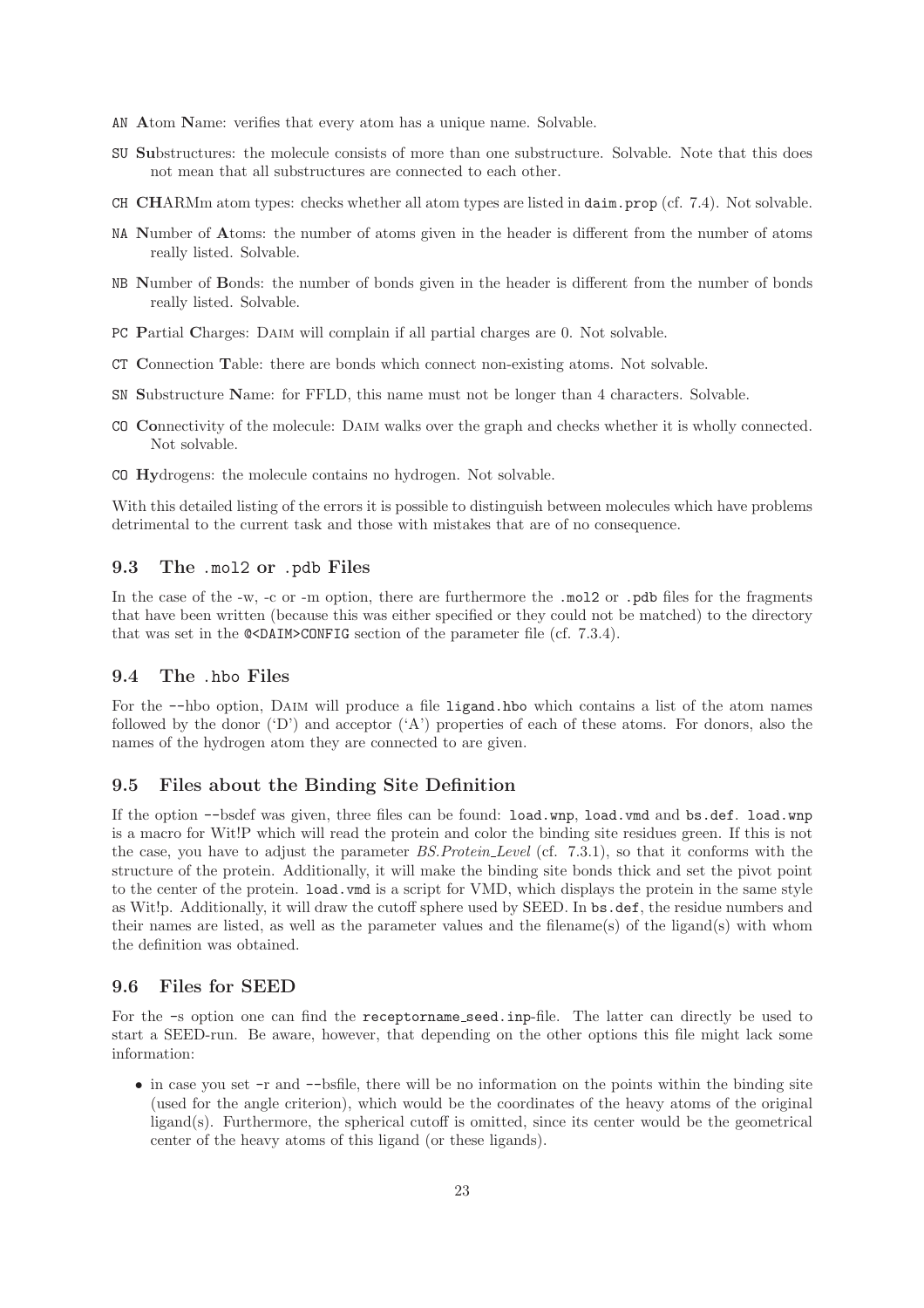• if you specified  $-r$  and  $-r$ -native, everything is complete.

SEED can dock fragments in three different modes: polar, apolar, and both. DAIM will suggest 'p' mode if the fragment has a formal charge (even if the net charge is 0); 'b' mode if it contains polar atoms, but has no formal charge; and 'a' otherwise.

#### 9.7 Files for FFLD

These files are called ligand mis.info and/or ligand mds.info, depending on whether they contain the "most interesting set" or the "maximum diversity set". They consist of five subsections, @<DAIM>ATOMS (containing a link atom and a first forbidden), @<DAIM>FRAG (the numbers of the fragment atoms in the original file), @<DAIM>BS (the definition of the binding site) @<DAIM>ROT (the list of rotatable bonds) and @<DAIM>ANGLE (the list of flexible angles; definition pending).

#### 9.8 Statistics

#### 9.8.1 daim all.dat

This is a text file which contains the number of atoms, bonds, acceptors, donors, fragments and rotatable bonds as well as the molecular weight and the CLogP for the processed fragments.

#### 9.8.2 statistics.html

This file (which is generated when the  $-$ -qsar option is set) shows – for each fragment –

- the fingerprint,
- the possible name,
- the number of occurrences.
- the number of molecules it is contained in.

Names are based on the entries in the db.fp and are only given if a perfect match was identified during similarity search. In this list only the 'chosen' fragments appear, fragments that were deselected (cf. 6.2) will not be shown.

#### 9.8.3 daim.clus

daim.clus is generated when the --cluster option is used. It lists the clusters and the molecules each of them contains. Every molecule is listed by the order number it had in the input file (commencing with 0). Additionally, Daim suggests a cluster representative. This is the molecule which is closest to the cluster center (the latter being the average over the fingerprints of all molecules; hence its fingerprint might not correspond to a real molecule).

### 10 Hardcoded Parameters

At present, there are two parameters that are of interest and can be changed in the files util.hpp and fp class.hpp :

- the number of entries in the fingerprints (variable name fp\_size): it is set to 17. Changing this value also means that you have to create appropriate member functions to access and set the additional field(s) in the class FP.
- the number of fields for the functional groups (variable name  $fg\_size$ ) is set to 9 (the first 7 fields from each fingerprint plus the number of hydrogens plus the rotatability flag). If you want to add more fields you should also change the number of fields in the fingerprints and make sure that values are assigned to them.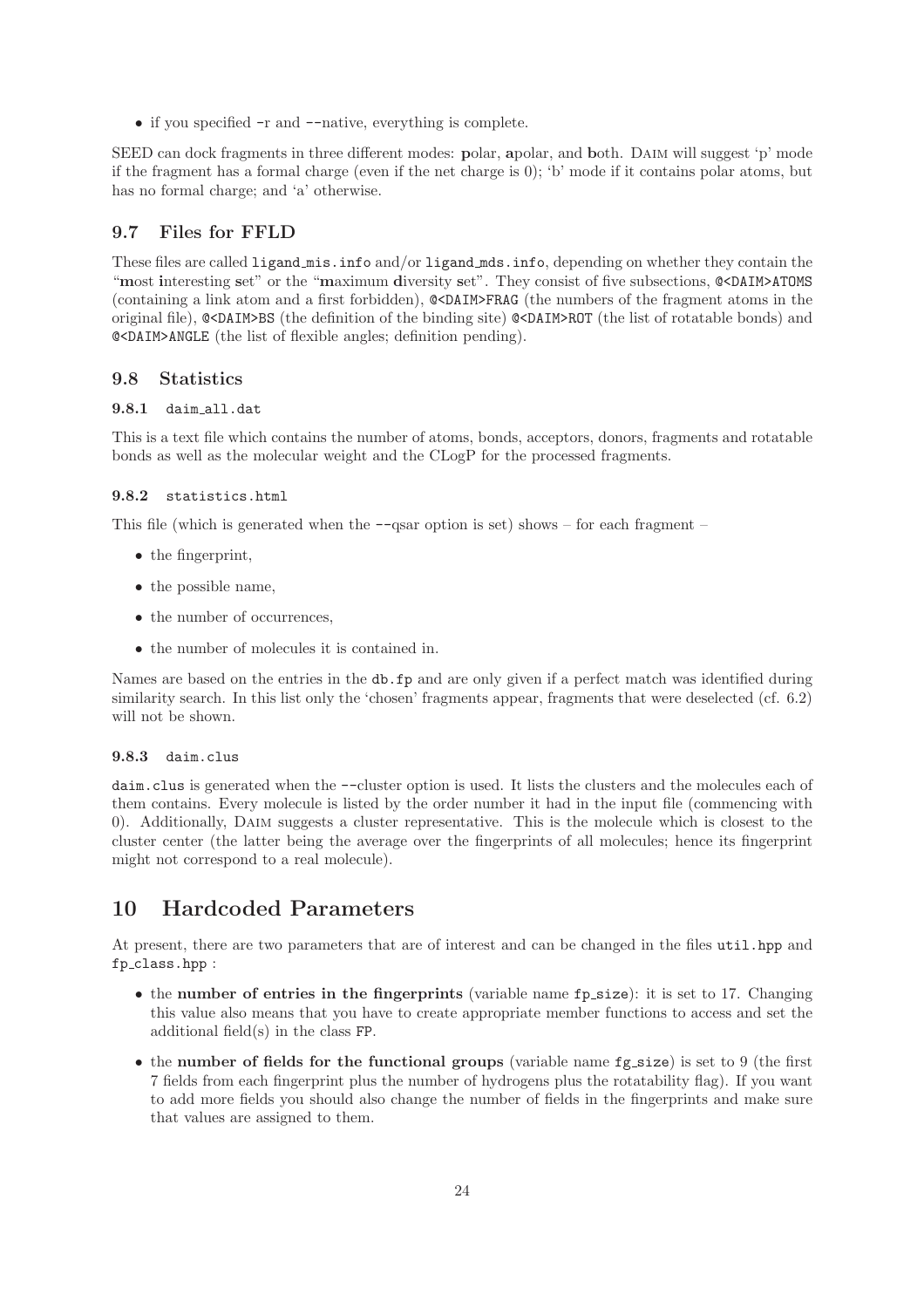# 11 Limitations

• partial charges:

in the fragment .mol2 files that are generated, if allowed by *Frag.ResetPartialCharges*, Daim assigns each atom a fake partial charge of 99.99999 to prevent users from directly using them in SEED.

• additional hydrogens and methyls:

a fragment will always lack an atom at the position where it was connected to any other part of the molecule before. To remedy this, hydrogens are added. Their coordinates are derived from the coordinates of the atom they are replacing by calculating the vector between it and the atom they are connected to. The vector then is normalised to a length of 1.1 Å. If *Frag.ResetPartialCharges* is 0, the partial charge is set to 0.4 if the hydrogen is attached to O, to 0.2 if it is bound to N or S, to 0.13 if it is connected to an aromatic C and to 0.05 in all other cases. These values are close to the corresponding partial charges conforming to the CHARMm22 force field [24]. As CHARMM atom type, HA is used.

When a methyl is added, the C will be of CHARMm type CT. The bond length to the next heavy atom will be  $1.5 \text{ Å}$ . The hydrogens will be of type HA.

• CLogP:

The CLogP is calculated from 14 of the 17 fingerprint fields (NumS, NumP and Wiener 4 Index are not used, cf. 5.1.5). It works quite nicely, but still can never be more than an estimate, since it does not take into account real (3D) structural information and uses only few atom types. This means that a cutoff using the CLogP should never be applied to strict.

• chirality:

The methods used in Daim are only good for assigning the chirality of single atoms. They can not be applied to get information about the chirality of *molecules*, since no information about symmetries in the molecule are gathered.

• --makefilter:

This option is in its developmental stage. It is not validated and probably buggy. Currently, only fragments are considered. The suggestions for the cutoff (last entry in a line) are based on the results of the clustering. Hence, use at your own risk!

• fingerprints:

In contrast to their name, the fingerprints are not totally unambiguous: two different molecules might have identical fingerprints (the reverse is not true: molecules with different fingerprints *are* different). However, since the inclusion of the Wiener 4 Index, this affects only few molecules anymore. In a test of the ChemDiv library, only 4 out of 225252 were "false twins". This is less than 0.0018 % and probably acceptable.

• direct computation of the similarity value:

If you let the similarity value be computed by giving two molecules to the program, DAIM will compute the fingerprints itself. Thus, it will use full floating point accuracy for all values. On the contrary, if you specify two fingerprints, Daim can only use them with the given accuracy. This may lead to slightly different values.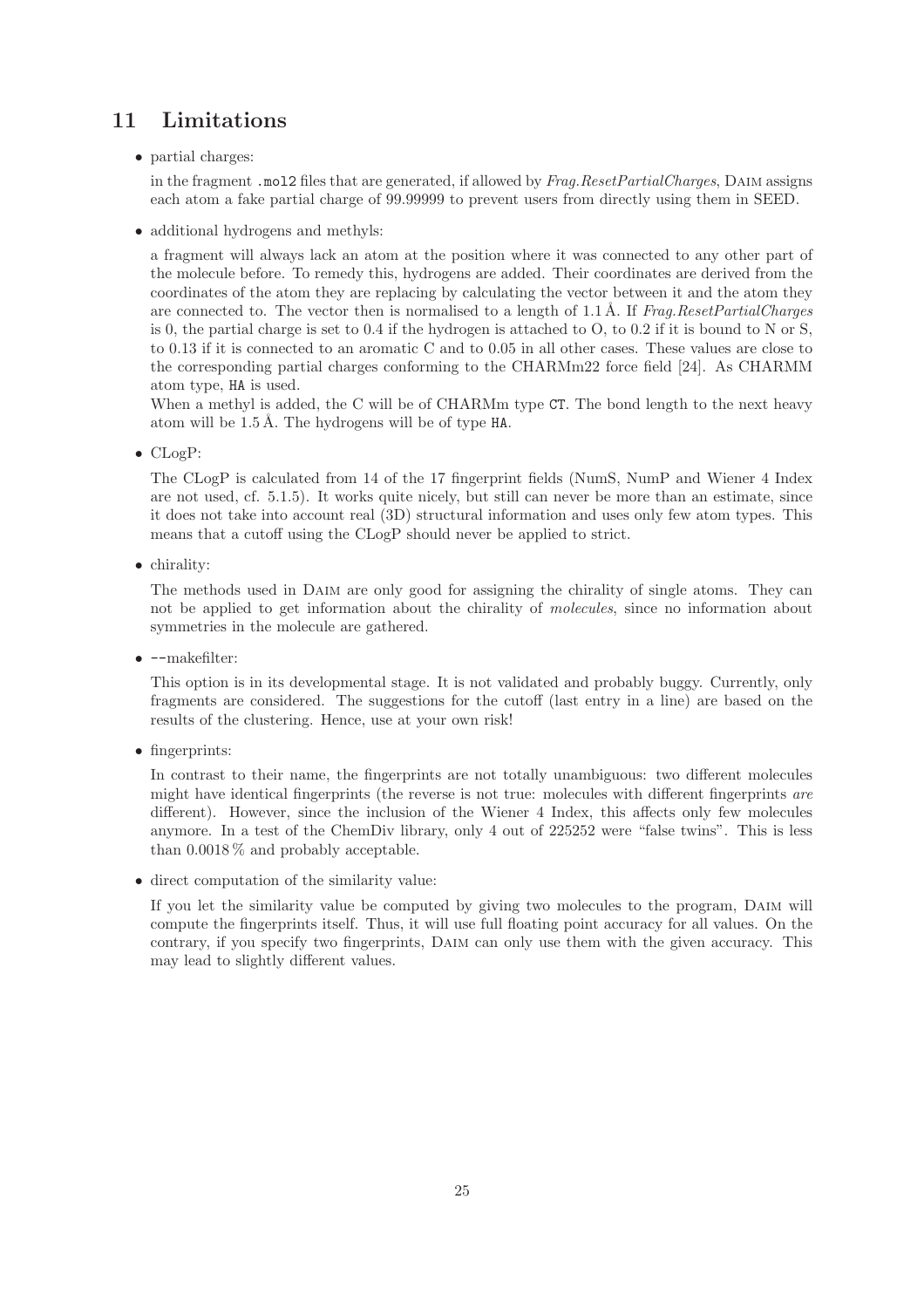#### Acknowledgements.

The basic decomposition in Daim is based on C-code that has been written by A. Widmer at Novartis Pharma AG, Basel. I thank A. Caflisch, F. Dey, D. Huang, M. Cecchini, N. Majeux, P. Alfarano, C. Ehrhardt and S. Jelakovic for useful discussions and tests.

### References

- [1] Majeux, N., Scarsi, M., Apostolakis, J., Ehrhardt, C., and Caflisch, A., Exhaustive docking of molecular fragments with electrostatic solvation. *Proteins: Structure, Function and Genetics 37* (1999), 88–105.
- [2] Majeux, N., Scarsi, M., and Caflisch, A., Efficient electrostatic solvation model for proteindocking. *Proteins: Structure, Function and Genetics 42* (2001), 256–268.
- [3] BUDIN, N., MAJEUX, N., AND CAFLISCH, A., Fragment-based flexible ligand docking by evolutionary optimization. *Biol. Chem. 382* (2001), 1365–1372.
- [4] Lipinski, C. A., Lombardo, F., Dominy, B. W., and Feeney, P. J., Experimental and computational approaches to estimate solubility and permeability in drug discovery and developmental settings. *Advanced Drug Deliv. Rev. 23* (1997), 3–25.
- [5] Veber, D. F., Johnson, S. R., Cheng, H.-Y., Smith, B. R., Ward, K. W., and Kopple, K. D., Molecular properties that influence the oral bioavailability of drug candidates. *J. Med. Chem. 45* (2002), 2615–2623.
- [6] Euler, L., Elementa doctrinae solidorum. *Novi. Comm. Acad. Sci. Imp. Petropol. 4* (1752), 109– 140.
- [7] Yang, F., Wang, Z.-D., and Huang, Y.-P., Modification of the Wiener Index 4. *J. Comput. Chem. 25* (2004), 881–887.
- [8] Downs, G. M. and Willett, P., Similarity searching in databases of chemical structures. *Reviews in Computational Chemistry* (1996), 1–66.
- [9] Wiener, H. J., Structural determination of paraffin boiling points. *J. Am. Chem. Soc. 69* (1947), 17–20.
- [10] Bertz, S. H., The first general index of molecular complexity. *J. Am. Chem. Soc. 103* (1980), 3599–3601.
- [11] Hendrickson, J. B., Huang, P., and Toczko, A. G., Molecular complexity: A simplified formula adapted to individual atoms. *J. Chem. Inf. Comput. Sci. 27* (1987), 63–67.
- [12] Broto, P., Moreau, G., and VanDycke, C., Molecular structures perception, auto-correlation descriptor and SAR studies - system of atomic contributions for the calculation of the normal-octanol water partition-coefficients. *Eur. J. Med. Chem. 19* (1984), 71–78.
- [13] Ghose, A. K. and Crippen, G. M., Atomic physicochemical parameters for three-dimensional structure-directed quantitative structure-activity relationships I. partition coefficients as a measure of hydrophobicity. *J. Comput. Chem. 7* (1986), 565–577.
- [14] Wang, R., Gao, Y., and Lai, L., Calculating partition coefficient by atom-additive method. *Perspectives in Drug Discovery and Design 19* (2000), 47–66.
- [15] Jarvis, R. A. and Patrick, E. A., Clustering using a similarity measure based on shared near neighbors. *IEEE Trans Comp C-22* (1973), 1025–1034.
- [16] WILLETT, P., WINTERMAN, V., AND BAWDEN, D., Implementation of non-hierarchical clusteranalysis methods in chemical information-systems - selection of compounds for biological testing and clustering of substructure search output. *J. Chem. Inf. Comput. Sci. 26* (1986), 109–118.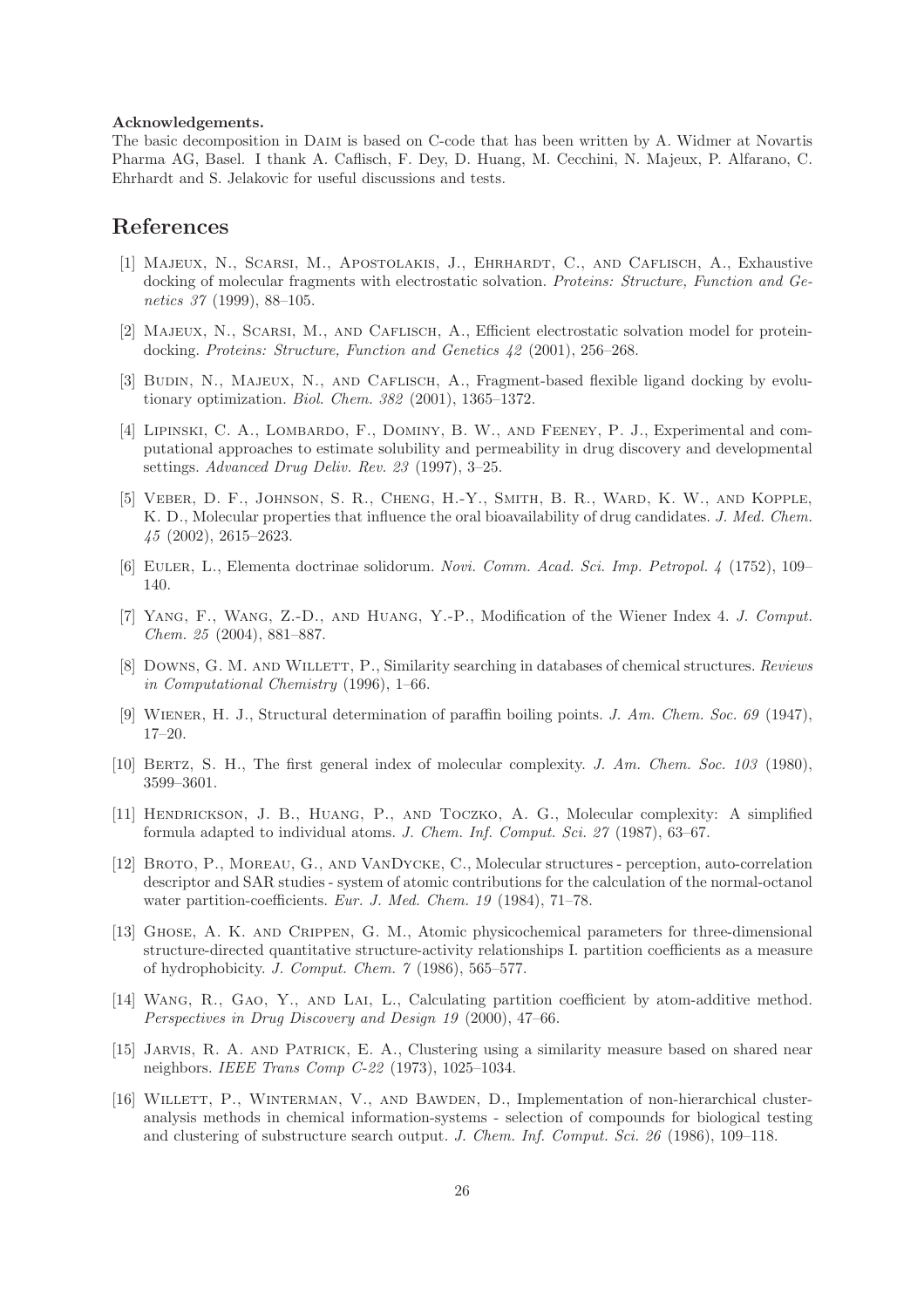- [17] Brown, R. D. and Martin, Y. C., Use of structure-activity data to compare structure-based clustering methods and descriptors for use in compound selection. *J. Chem. Inf. Comput. Sci. 36* (1996), 572–584.
- [18] LIPPMAN, S. B. AND LAJOIE, J.,  $C++ Primer$ ,  $3^{rd}$  edition, Addison-Wesley Pub Co (1998).
- [19] Cordella, L., Foggia, P., Sansone, C., and Vento, M., An improved algorithm for matching large graphs, in *Proc. of the* 3<sup>rd</sup> IAPR TC-15 Workshop on Graph-based Representations in Pattern *Recognition* (2001), 149–159.
- [20] Foggia, P., *The VFLib Graph Matching Library, version 2.0* , http://amalfi.dis.unina.it/graph/db/vflib-2.0/doc/vflib.html.
- [21] Labute, P., An efficient algorithm for the determination of topological RS chirality. *J. Chem. Comput. Group* (1996), http://www.chemcomp.com/Journal of CCG/Articles/chiral.html.
- [22] Cieplak, T. and Wisniewski, J. L., A new effective algorithm for the unambiguous identification of the stereochemical characteristics of compounds during their registration in databases. *Molecules 6* (2001), 915–926.
- [23] Dey, F. and Caflisch, A., Fragment-based de novo ligand design by multi-objective evolutionary optimization. *J. Chem. Inf. Model. 48* (2008), 679–690.
- [24] Momany, F. A. and Rone, R., Validation of the general purpose QUANTA 3.2/CHARMm force field. *J. Comput. Chem. 13* (1992), 888–900.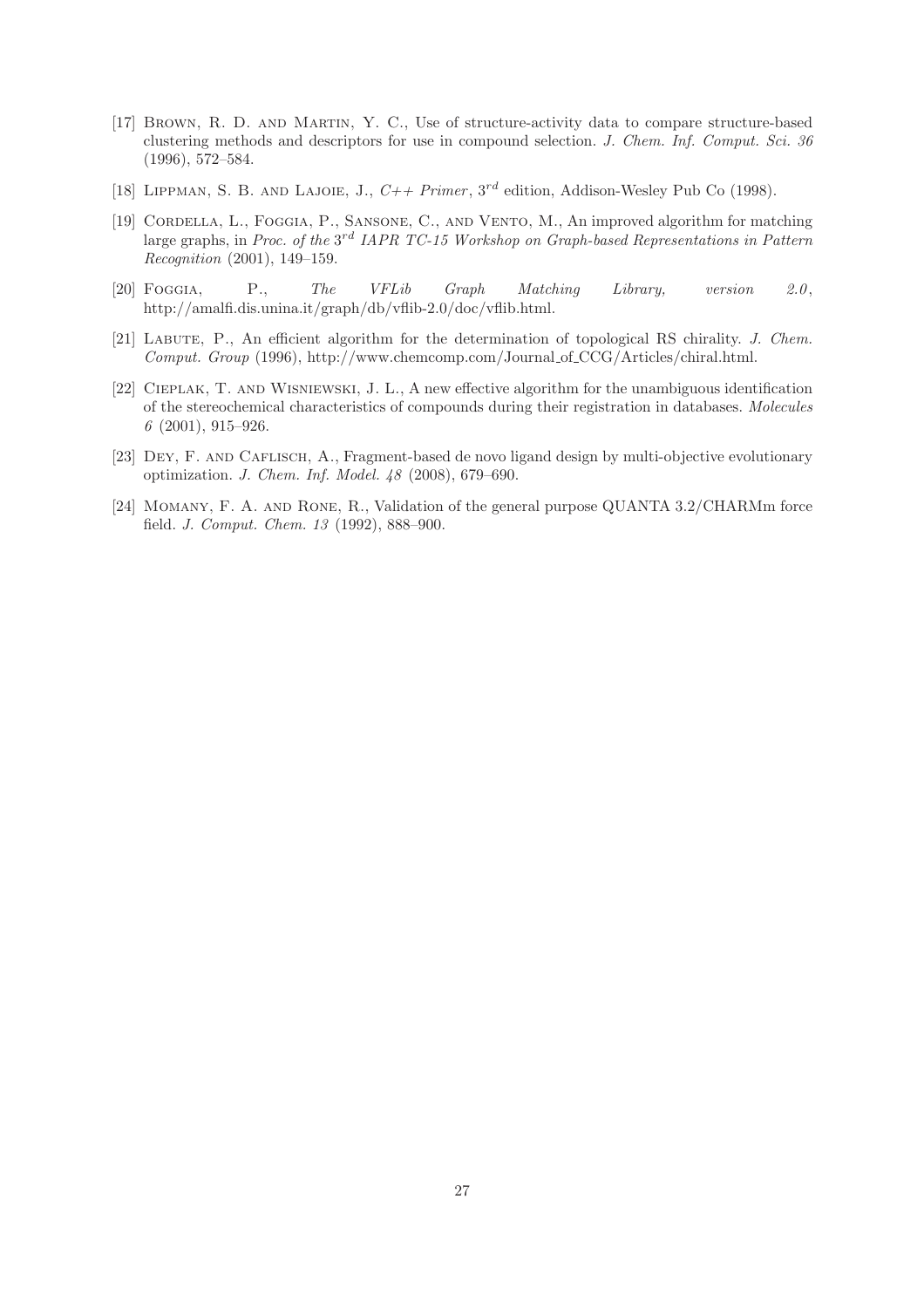# A Changelog<sup>2</sup>

| <b>Version</b> | Release Date | Features                                                                                                                                                                                                                                                                                                                                                                                                                                                                                                       |
|----------------|--------------|----------------------------------------------------------------------------------------------------------------------------------------------------------------------------------------------------------------------------------------------------------------------------------------------------------------------------------------------------------------------------------------------------------------------------------------------------------------------------------------------------------------|
| 5.3            | 07 Sep 2009  | Frag.OverrideDefaultBondDefs, Frag.ResetPartialCharges, 'p' mode in SEED in-<br>put file, removed support for multiple conformations                                                                                                                                                                                                                                                                                                                                                                           |
| 5.2            | 06 Jul 2008  | support of Sybyl atom types                                                                                                                                                                                                                                                                                                                                                                                                                                                                                    |
| 5.1.4          | 29 Jan 2008  | weights for similarity calculation, two temporary switches for weights:                                                                                                                                                                                                                                                                                                                                                                                                                                        |
|                |              | Sim.UseWeights1, Sim.UseWeights2                                                                                                                                                                                                                                                                                                                                                                                                                                                                               |
| 5.1.3          | 21 May 2007  | bugfix in CollectGraphInformation() for very large molcules, bsdef visualisation<br>as VMD script, SK is acceptor, bugfix for combination of -qsar and -cluster,<br>improved handling of conflicting options, grepable comment tags in html output,<br>size-based handling of the internal database                                                                                                                                                                                                            |
| 5.1.2          | 20 Nov 2006  | Frag.Rename_Atoms, bugfix for exhaustive sets                                                                                                                                                                                                                                                                                                                                                                                                                                                                  |
| 5.1.1          | 30 Oct 2006  | precision bugfix in fingerprint comparison, default for SEED vectors changed to<br>0.8, bugfix to handle wrong -count number, bugfix for molecule path                                                                                                                                                                                                                                                                                                                                                         |
| 5.1            | 09 Oct 2006  | no -CH3 to S except SO2, -exhaustive-sets, -pdb, -show, bugreport, GNU stan-<br>dards compatible distribution, -dat, -nodat, bugfix for broken link in output,<br>leader clustering, daim.weight, bugfix for rotatable bond determination, catch for<br>incorrect count with -c                                                                                                                                                                                                                                |
| 5.0            | 20 Jan 2005  | .info updated, moleculename from filename, bugfix for -w, crossdock->count,<br>FFLD frag def fix, HTML optional, -connection-info, W4 in fp, -bertz, bugfix for<br>reading filters, nonrot definition as dihedral, new CLogP fit, hash_map for atom<br>properties, -mol1/mol2/fp1/fp2, calculation class, Frag.Substituent_Factor_Lin-<br>ear & _Ring, FFLD compatibility parameters, maximum diversity set, NumRings<br>changed, version numbers for files, donor heavy atoms and hydrogens listed in<br>hbo. |
| 4.3.2          | 18 Jun 2004  | -hbo, daim.prop, -check info restructured, -skip-unknown-atoms, -cluster-from-                                                                                                                                                                                                                                                                                                                                                                                                                                 |
| 4.3.1          | 31 Mar 2004  | file, bugfix for $CH_3$ -addition to OS, rot/cut flag for rigid bonds<br>wildcards in substructure search, -cluster, -unique, keyword 'cutoff', definition of<br>polar fragments changed                                                                                                                                                                                                                                                                                                                       |
| 4.3            | 13 Feb 2004  | Jarvis-Patrick clustering, -makefilter, new parameter names, fix for db opening,<br>chirality, 'installation' script, man page                                                                                                                                                                                                                                                                                                                                                                                 |
| 4.2.3          | 09 Feb 2004  | fixes for reading filters                                                                                                                                                                                                                                                                                                                                                                                                                                                                                      |
| 4.2.2          | 27 Nov 2003  | Lipinski with upper/lower bound, CLogP calculation from fit to measured LogP                                                                                                                                                                                                                                                                                                                                                                                                                                   |
| 4.2.1          | 28 Oct 2003  | bugfix for reading native ligand, option HTML_DIR                                                                                                                                                                                                                                                                                                                                                                                                                                                              |
| 4.2            | 23 Oct 2003  | Smart_Completion, rigid amide user-definable, lines in parameter file com-<br>mentable, substructure search, number of rings and CLogP in Lipinski, daim.<br>all.dat, -exclude, bugfix in ring size determination                                                                                                                                                                                                                                                                                              |
| 4.1            | Sept 2003    | bugfix Lipinski, Lipinski both $\geq \&\leq$                                                                                                                                                                                                                                                                                                                                                                                                                                                                   |
| 4.0.3          | 27 Aug 2003  | hydrogen count bug, central criterion modified                                                                                                                                                                                                                                                                                                                                                                                                                                                                 |
| 4.0.2          | 22 Aug 2003  | $-fliter-only$                                                                                                                                                                                                                                                                                                                                                                                                                                                                                                 |
| 4.0.1          | 13 Aug 2003  | bugfixes in protein reading, frag $\rightarrow$ molec and protein rotatable bond definition                                                                                                                                                                                                                                                                                                                                                                                                                    |
| 4.0            | 11 Aug 2003  | config section, -check, -clean, atoms cloned to form fragments, fp for ligands,<br>filter for ligands, cosine coefficient, -w all, strings for parameters, individual sim<br>cutoff in filter                                                                                                                                                                                                                                                                                                                  |
| 3.5            | week 29 2003 | determination of protein flexible bonds, longest chain, -bsdef, -native                                                                                                                                                                                                                                                                                                                                                                                                                                        |
| 3.4            | 27 Mar 2003  | Lipinski filter, methyl addition to S                                                                                                                                                                                                                                                                                                                                                                                                                                                                          |
| 3.3            | 06 Jan 2003  | new QSAR information, Quit_on_Hit                                                                                                                                                                                                                                                                                                                                                                                                                                                                              |
| 3.2.1          | 25 Nov 2002  | methyl count bug                                                                                                                                                                                                                                                                                                                                                                                                                                                                                               |
| 3.2            | 18 Nov 2002  | -b, definition of fragments, joint fragments, database handling, Back_Check                                                                                                                                                                                                                                                                                                                                                                                                                                    |
| 3.1            | 04 Nov 2002  | log file, improved filter, methyl addition, fix for definition of donor                                                                                                                                                                                                                                                                                                                                                                                                                                        |
| $3.0\,$        | 17 Oct 2002  | implementation of filter, fix for additional donors                                                                                                                                                                                                                                                                                                                                                                                                                                                            |

 $^{2}$  For a more detailed description of the changes see the corresponding  ${\tt ChangeLog}$  file.